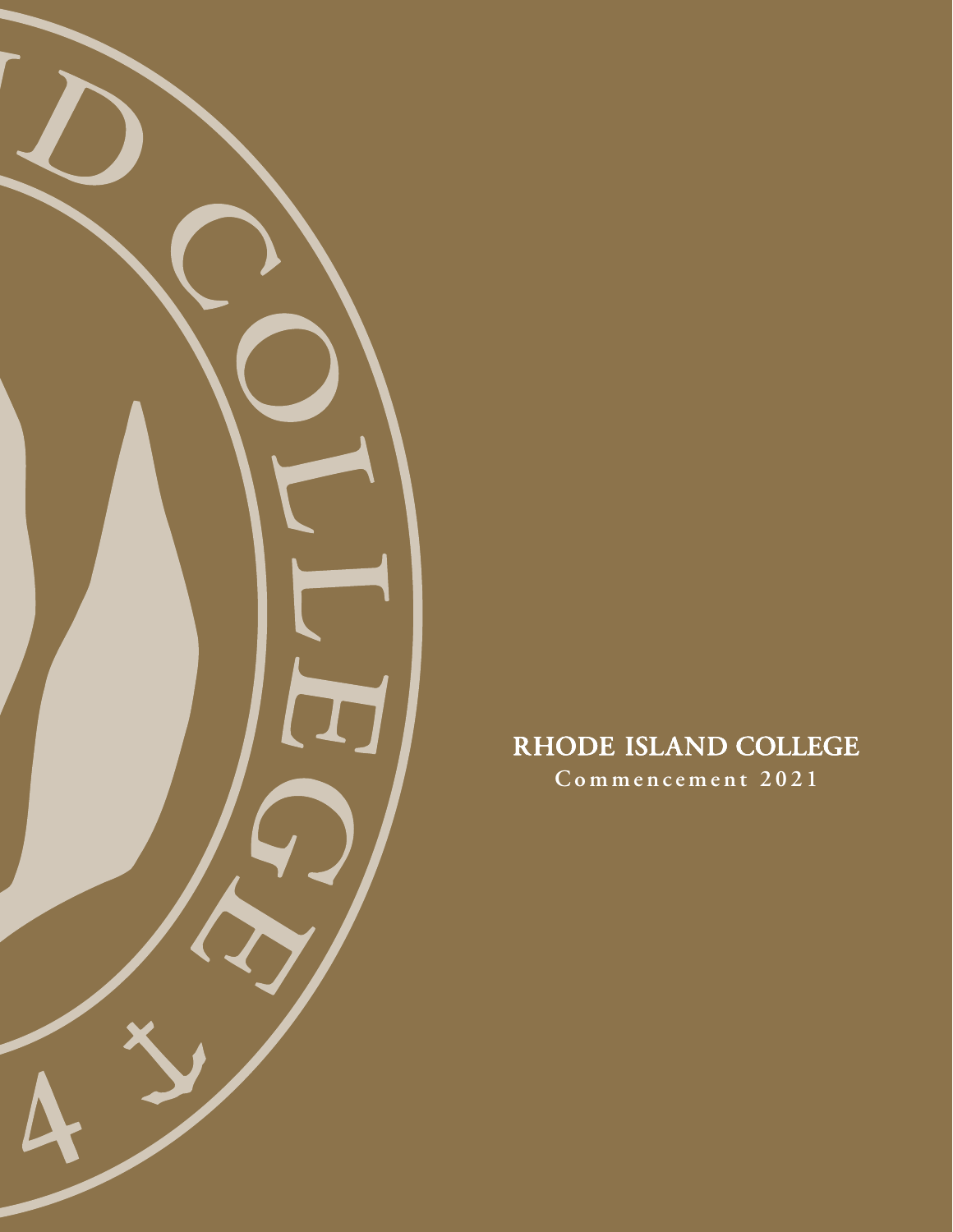

# CONGRATULATIONS TO RHODE ISLAND COLLEGE CLASS OF 2021!

Without question, this past year has been one we will never forget. A global pandemic has impacted every aspect of our daily lives, including your fall and spring semester of classes and your commencement ceremony.

As one who has dedicated his life to service in higher education, I have always looked for teachable moments and learning opportunities as part of our life's journey. So what then is the lesson to be learned in this moment?

We have come to recognize that the work ahead of us is not just recovering from COVID-19. As a new RIC alum and soon a member of the state's workforce, this year also presented us with a painful national discourse of racial and structural inequalities that are challenges for us to address now and for generations to come. With this said, I am confident your Rhode Island College degree has prepared you well to face these societal issues head-on.

In the midst of these social and economic pressures, there is one thing that I know for sure - this is a pivotal moment in time. It will shape you, but it will not define you. It will impact you, but it will not defeat you. It will burden you, but it will not stop you because you are now a Rhode Island College graduate.

I believe that this changing moment of social isolation, social distancing and social justice lets us know how important it is that we are TOGETHER--united across race, ethnicity, national origin, religion, gender, sex, ability or ideology. Imagine what would happen if we used our collective power and, in a unified voice, tackled these important issues confronting us today.

The world needs you in this moment. We all need you. We need our nurses, health professionals, social workers and mental health specialists. We need our physical scientists, computer scientists, mathematicians, accountants, business leaders and entrepreneurs. We need our educators, historians, and writers. We need musicians, artists and artisans. Class of 2021, we need your help. We are never going to solve the challenges we all face by waiting for someone else to do it, or only asking a few. We must do it together.

Fueled by the experiences of this moment and the education you have gained at Rhode Island College, I have no doubt that you will succeed. To be sure, your diploma will forever serve as a reminder of this moment, but more so, I hope you view it as a testament to your hard work, sacrifice, commitment and resolve. Please know that the accomplishments that we recognize this year will long serve as a source of inspiration for your family, the Rhode Island College community and this State.

On behalf of the Rhode Island College faculty, staff, administration and alumni, I extend my heartfelt congratulations to the Class of 2021! YOU DID IT!

Yours in education,

Prents fà

Frank D. Sánchez President

1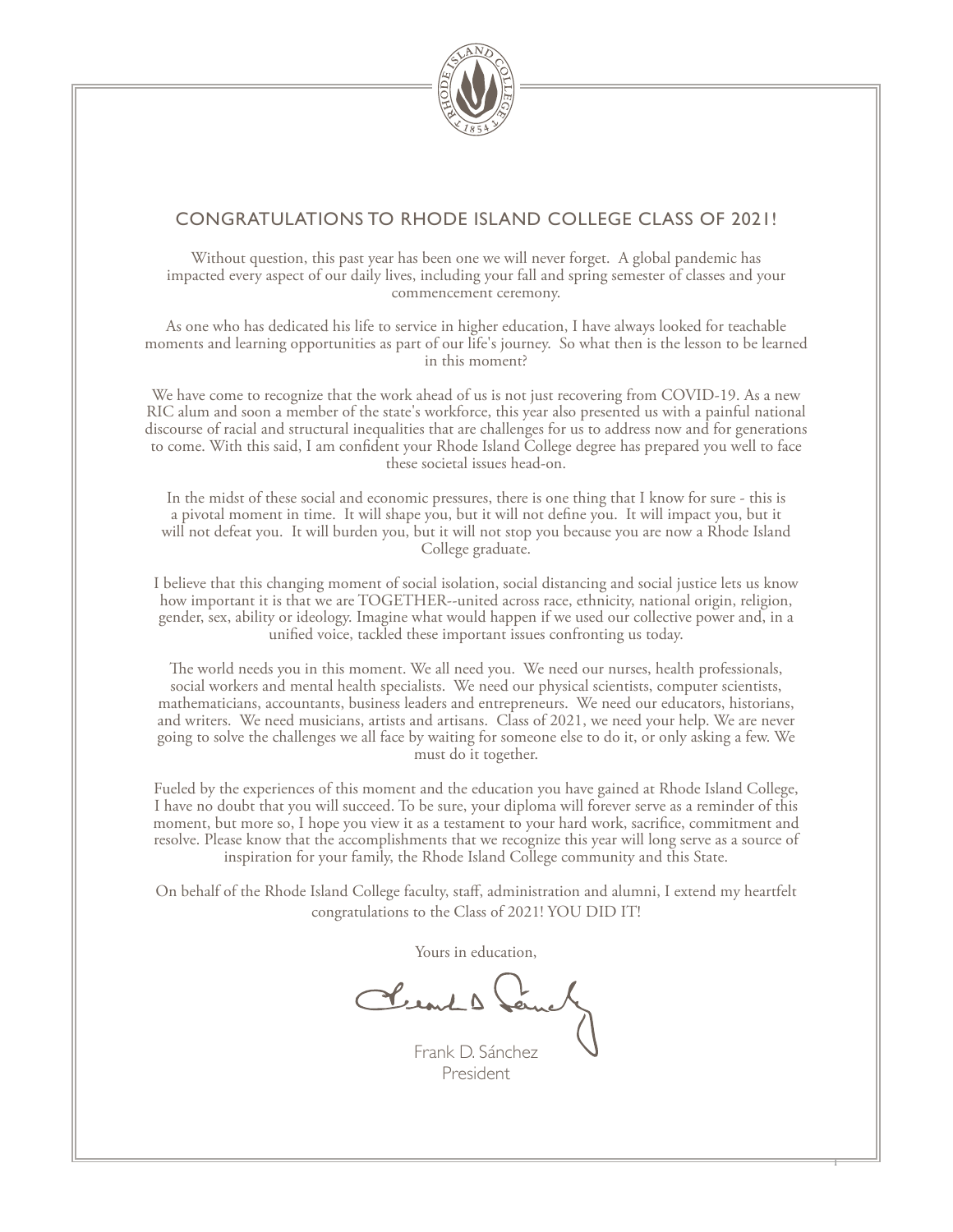# **FACULTY OF ARTS AND SCIENCES**

#### **MASTER OF ARTS**

Allison M. Barry ‡ Ruba Bouzan Alyssa Nicole Contente \* Thoa Kim DiChiara Alexandra I. Dickie Matthew J. Jamieson \* Danielle A. Lund Christopher A. Martin Lauren McDonough ‡ Roxxanne A. Newman Shannon R. Ott David R. Posman Nicole M. Sabetta Tyler D. Savastano Macie L. St Jacques Alexander C. Taber Lindsay K. Tahan \* Alexandra Tilden

## **BACHELOR OF ARTS**

Natalia V. Acarapi Mendoza ‡  *cum laude* Kaila E. Acheson  *cum laude Presidential Scholar* Shikwana Adams  *cum laude* Aderemi A. Adesina  *cum laude* Julia M. Aguire  *cum laude* David Aguirre  *magna cum laude* Folasade T. Akinmurele ‡ Olatokunbo Akintomide ‡ Fawzia Alam Alizabeth K. Almeida ‡  *magna cum laude* Javier Alvarado ‡ Luisa Lilliana Alvarado Garcia \*  *cum laude* Hannah E. Ambrosia ‡ Dina Amer  *summa cum laude Ronald J. Boruch Award* Jenna L. Amidon Yanitza C. Anariba Autumn R. Anderson ‡ Jawon M. Anderson ‡ Meghan Anderson ‡  *cum laude*

Rose M. Andriole  *cum laude* Kristina I. Anthony  *cum laude* Juliet A. Antonio  *summa cum laude Presidential Scholar Honors in Political Science General Education Honors College Honors* John Arena \* Dariana Arteaga  *magna cum laude Presidential Scholar* Alexandra S. Ashe  *magna cum laude Honors in Creative Writing* Allyn C. Ashton \*  *summa cum laude Honors in Political Science* John A. Avanesov ‡ Vanessa G. Ayala ‡ Jacenya J. Baez  *cum laude* Caitlin Bambery  *cum laude* lames C. Barber  *magna cum laude* Travis Barbour  *cum laude* Brianna A. Baro  *cum laude* Katherine Barrett  *cum laude Presidential Scholar* Christina Bartley  *cum laude* Sarah M. Belley  *cum laude Presidential Scholar* Elias Bello \*  *cum laude* Nicholas M. Berling  *cum laude* Sabrina Bessette \* Gab A. Bibemi ‡  *cum laude* Brianna N. Bier \*  *cum laude* Cassidy G. Bissitt \*  *magna cum laude* Ashley M. Blake ‡ William J. Blessing  $\ddagger$ Austin Boie  *magna cum laude*

Paloma A. Borgia \*  *cum laude* Rebecca L. Bouchard \* Rebecca Bourque \* Paula M. Brennick ‡  *summa cum laude* Francis R. Brissette  *cum laude* Debra Brito ‡ Jeannette R. Brito \*  *cum laude* Bernard Broaster \* Hannah E. Broomfield ‡  *cum laude* Danielle M. Brousseau \*  *cum laude* Tacia A. Brown ‡ Christopher Broxson \*  *cum laude* Arthur Brunelle III \*  *cum laude* Kiera Bryant  *cum laude* Matthew Brynes  *cum laude* Lauryn M. Burd Gregory D. Bushy Maria Cabral  *summa cum laude Presidential Scholar* Sekani Cain \*  *magna cum laude* Hayley R. Calderara  *magna cum laude* Kyle R. Canales  *magna cum laude* Alana M. Caputo ‡  *cum laude* Maria D. Caramadre Haley A. Carbonneau \*  *magna cum laude* Jack Cardona ‡ Amy C. Carranza ‡ Kyle A. Carvalho<sup>\*</sup>  *cum laude* Cory M. Cascella \* Michaela A. Casey Valentina Castrillon  *magna cum laude* Silvia Castro ‡ Bethany Cataldo  *cum laude* Brian Ceballos Laurie Cepeda \*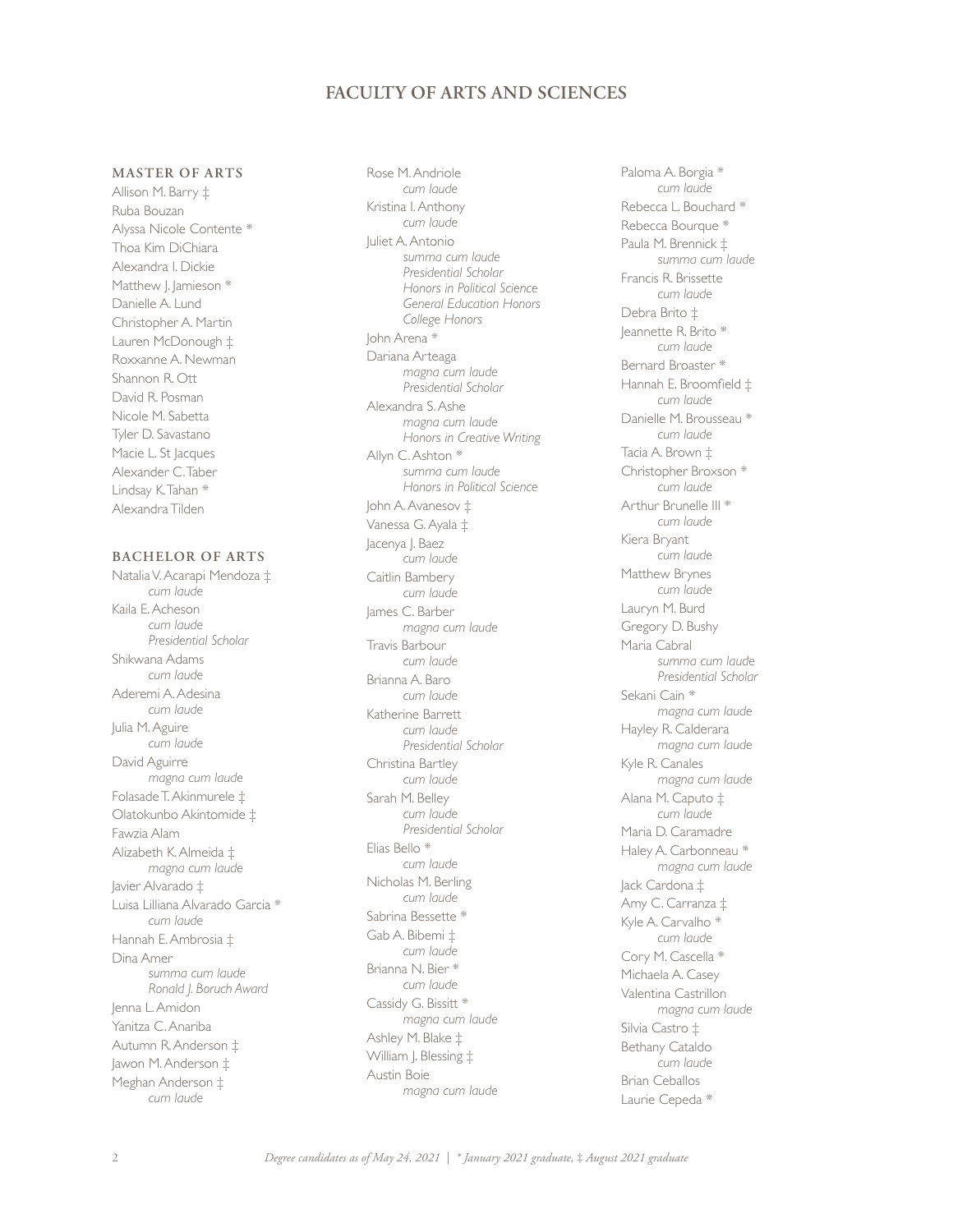Luis Cespedes Espinal  *summa cum laude* Omar Chaghlil  *cum laude* Sydney Y. Chalmers-Gannon  *cum laude* Kimberly Chanlatte Paige E. Charron  *cum laude* Mackenzie T. Chartier \* Marta A. Cichon  *magna cum laude Victoria Lederberg Psychology Award* Melissa A. Cifuentes ‡  *cum laude* Erica E. Clark \* Daniel J. Clarkin  *Nelson A. Guertin Memorial Spanish Award* Mariama K. Coker-Kallon \* Zachary A. Colon Kevin Patrick Conlon Jr  *cum laude Presidential Scholar* David B. Connors ‡  *Peter Jeffrey Archambault Memorial Award* Elizabeth K. Constantineau  *magna cum laude* Brydon E. Conti  *magna cum laude* Sandra Cook ‡  *cum laude* Matthew J. Corcelli  *cum laude* Alexander Corden ‡ Amanda L. Cornell  *cum laude* Robert A. Costa-Rodrigues \* Jonathan A. Coste Courtney S. Costello  *cum laude* Magan Coute \*  *cum laude* Katelyn E. Coyle \* Jamie E. Crenca \*  *cum laude* Alexander Crespo-Rosario \*  *cum laude* Alondra Cruz  *cum laude* Astrid D. Cruz \* Chelsea M. Cruz  *Presidential Scholar*

Carli Cummings \*  *cum laude* Leana D'Errico \*  *cum laude* Gabriel Joseph T. Dabu  $\pm$  *cum laude* Christine A. Dallaire  *magna cum laude* Stuart Daniels  *summa cum laude* Lourenzo Dasilva Maria F. Dasilva Grace O. Davey  *magna cum laude* Austin S. Davidson  *cum laude* Michael G. Davis \*  *magna cum laude* Zariyah T. Davis ‡ Michaela A. DeAngelis \* Nathan A. DeSalvo  *summa cum laude* Aaron J. Decamp Korie M. DelPrete Johenny Delacruz Brandy Deleon Urizar  *magna cum laude* Kazandra D. Delos Reyes  *magna cum laude Honors in Political Science* Marissa Delsanto \* Sophia E. Deluca  *cum laude* Jordan W. Dembishack  *summa cum laude* Cassandra M. Demers ‡ Isaac A. Demola Christopher A. Derderian \*  *summa cum laude Mark W. Estrin Film Studies Award* Donna A. Di Cenzo Anita Diaz \* Heriberto Diaz \*  *magna cum laude* Tiana E. Dickenson  *cum laude* Anthony J. Diebold  *summa cum laude Presidential Scholar General Education Honors Katherine Murray Prize Tegu Polyglot Award Nelson A. Guertin Memorial French Award*

Kassandra G. Do Rosario  *magna cum laude* Jamie L. Dobson  *magna cum laude Presidential Scholar Honors in Mathematics General Education Honors College Honors Christopher R. Mitchell Award* Daniella Dodd \*  *cum laude* Leonard K. Dougbe Alicia A. Dugan \* Katarina R. Dulude  *summa cum laude Presidential Scholar Honors in English Spencer and Marguerite Hall English Award* Chantal Duran Karley B. Durning \*  *cum laude* Rennia S. Edwards \* Abigail R. Elliott  *cum laude* Maria Escobar \*  *summa cum laude* Ashlley M. Estrada ‡  *cum laude* Hector Y. Estrada Manal G. Fadl \* Michelle Faella ‡ Julia L. Fagundes  *magna cum laude Communication Achievement Public and Professional Award* Lindsey Faiola ‡ Michael Faiola \*  *cum laude* Kristen Falso  *cum laude* Hannah J. Falvey \*  *magna cum laude* Emily Faria \* Lakira S. Ferguson ‡  *magna cum laude* Wendy Marie Ferrara \* Emma Jane Ferreira \*  *summa cum laude* Stacy L. Ferreira \*  *cum laude* Emily Finnigan  *magna cum laude* Thomas Fitch Emily G. Fleet  *magna cum laude*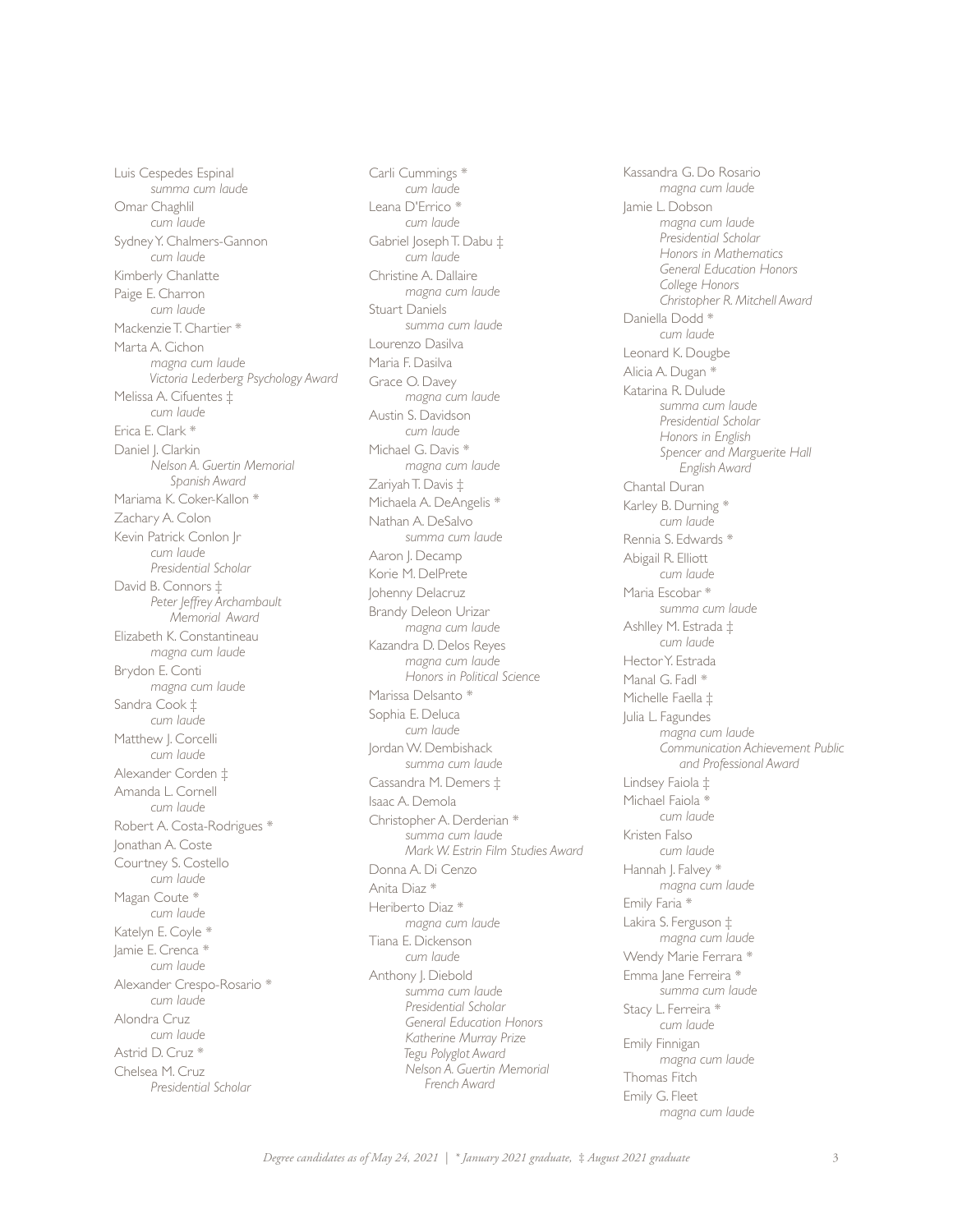Kimberly C. Flores ‡  *cum laude* Erica Fluskey  *magna cum laude* Honore Ford  *magna cum laude* Justin R. Fortin  *cum laude* Paige A. Fossa  *cum laude* Kira N. Franco Caroline Froment  *magna cum laude* Stephen Gadbois  *summa cum laude* Cristian N. Garcia Amy L. Gareau  *Presidential Scholar* Jamie Geary \*  *summa cum laude* Bethany Gencarella \*  *cum laude* Danielle M. Gervais Jason B. Gieck  *summa cum laude Presidential Scholar Honors in Justice Studies General Education Honors College Honors* Paloma Goico \* Michael D. Goldberger Gianna M. Goncalves Nekailah Rose Goncalves Andrade ‡  *summa cum laude Presidential Scholar* Destiny Gonzalez Courtney M. Gouin  *magna cum laude Presidential Scholar* Christopher W. Griffin \* Kaitlyn N. Griffith  *cum laude* Sophia Guerrier  *magna cum laude Paul A. Bourget Student Athlete Award* Communication Achievement Mass Media Award Autumn S. Guilbault  *magna cum laude Presidential Scholar* Katherine P. Haberek  *cum laude* Ryan W. Hamel ‡ Aislinn Hanley \*  *summa cum laude*

Amanda M. Hardee Jessica J. Harrington  *cum laude* Brian P. Hartley Sydney Hawkins  *cum laude* Marisa T. Hayes  *cum laude* Savaree Hazard-Chaney ‡  *magna cum laude Dorothy Bianco Chemical Dependency and Addiction Studies Award* Lilly A. Hearn Ariana Henriquez ‡ Mercedes S. Hernandez Noel Holl  *summa cum laude Honors in History Claiborne DeB. Pell Award* John T. Holmes Edward I. Hopper  *magna cum laude Honors in Music General Education Honors College Honors* Cassidy R. Huftalen  *magna cum laude Presidential Scholar* Oluwaseyi Ijaduola Cynthia N. Irizarry ‡  *cum laude* Erin Isherwood \* Skyla D. Isherwood ‡ Elizabeth James  *magna cum laude* Ananya Jantawan  *magna cum laude* Jamie Jaswell Mario Jean ‡ Cindy Jean-Charles \* Nada Jebawy  *magna cum laude* Aundrea Johnson ‡ Devon A. Johnson Michael M. Johnson ‡  *cum laude* Providence P. Johnson ‡ Thomas E. Johnston  *summa cum laude Bertha Christina Andrews Emin Scholastic Excellence Award Thomas J. Howell Award* Toni P. Jordan \* Romklyns R. Joseph

Sophia E. Kaczmarzyk  *magna cum laude* Allyson M. Kanakry ‡  *Presidential Scholar* Zoe E. Kandakai ‡ Tabatha Karlowicz  *cum laude* Sean M. Kilduff ‡ Grace Kimmell  *summa cum laude Honors in English General Education Honors College Honors Eleanor M. McMahon Award* Jeffery S. Kinnie  *magna cum laude* Jonathan A. Klimala  *cum laude* Nathan M. LaCroix  *magna cum laude* Jason Lake  *cum laude* Andrey Landon Victoria G. Lane  *magna cum laude* Matthew G. Latondresse \* Ethan D. Laudato Hannah R. Laurianno  *cum laude* Meredith LeBeau  *cum laude* Kayla Leffort ‡ Jonathan R. Lejeune ‡ Amanda A. Lemos  *magna cum laude* Maria M. Lemus ‡ Maria F. Lemus  *cum laude* Marisa A. Lenardson  *summa cum laude Presidential Scholar Honors in Communication General Education Honors College Honors Bertha Christina Andrews Emin Outstanding Achievement Award* Magda V. Leon  *magna cum laude* Drew Leonard  *magna cum laude* Gabrielle E. Libutti \*  *cum laude* Mariah A. Lima Emma R. Lincourt Evelyn A. Lopez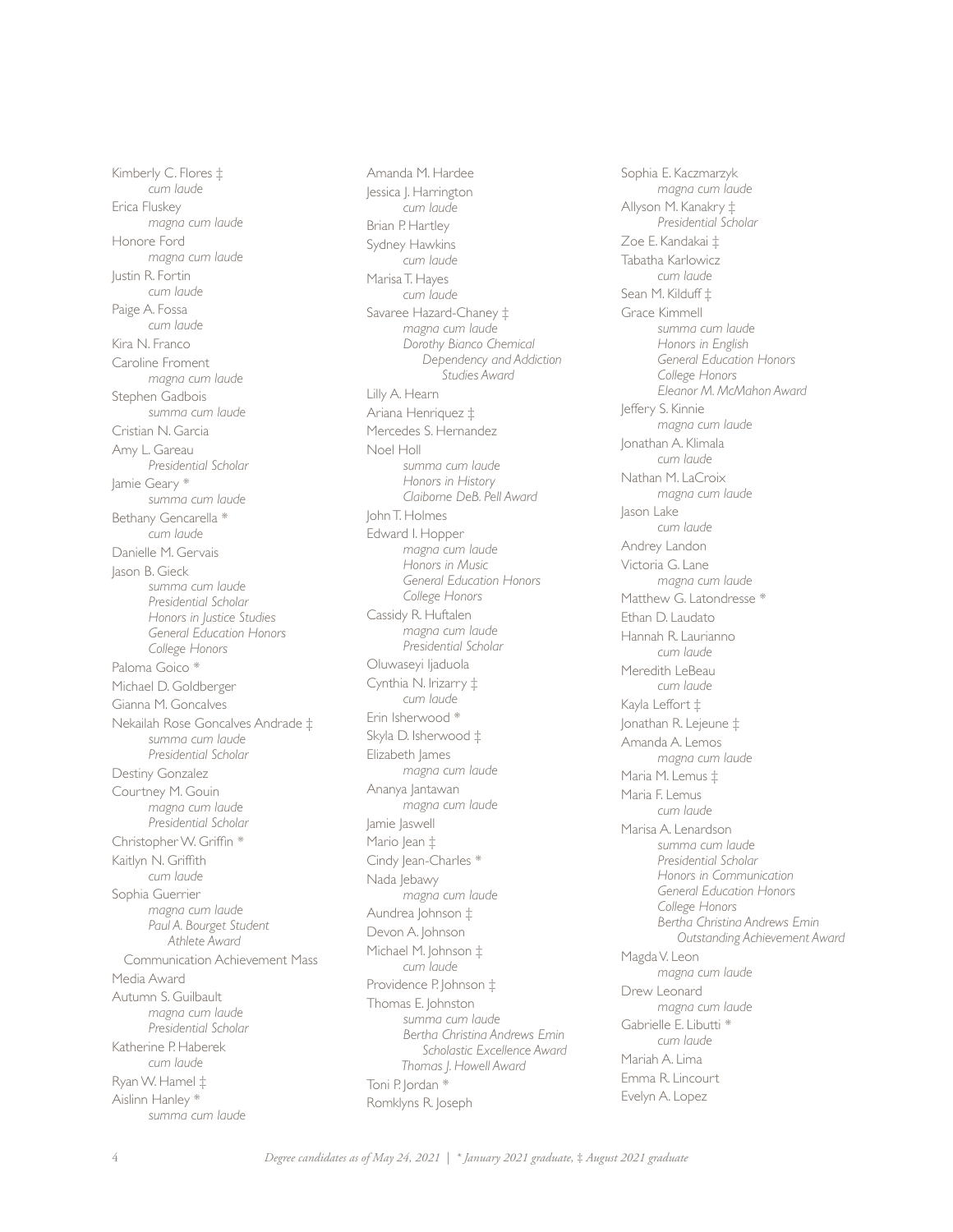Melissa Mercedes Lopez Zachary Lopez  *summa cum laude Honors in English* Tyler K. Louie  *cum laude* Adreishka L. Luciano ‡ Kaisha L. Luciano  *summa cum laude* Patricia A. Macbeth  *summa cum laude Presidential Scholar Honors in Political Science General Education Honors College Honors Herbert R. Winter Academic Excellence in Political Science Award Communication Achievement Public Relations Award* Emily A. Macdonald  *cum laude Presidential Scholar* Nathan A. Machado \*  *cum laude* Gabriela A. Madden \*  *cum laude* Analise M. Madriaga \*  *cum laude* Cassidy P. Maguire \* Alyssa M. Maitoza  *summa cum laude Presidential Scholar Rhode Island College Theatre Award* Antonio Malki Adam P. Manocchio ‡ Raffaelo Manzo Matthew Marchetti  *magna cum laude* Allison E. Maria \* Eliana Marin  *cum laude* Jismelly Marmol  *cum laude* Marissa A. Marsella ‡ Carly A. Martin ‡ Jenney M. Martinelli  *cum laude Honors in Art Mary Ball Howkins Art History Award* Alan Martinez \* Kenia Martinez ‡ Leilani Martinez  *cum laude* Ricky D. Martins \*

Jacob A. Masse  *cum laude* Cameron C. Maxwell  *cum laude* Sarah B. Mayben Magwyre Mayhew  *magna cum laude* Elizabeth Anne McAuliffe \*  *cum laude* Fatima L. McDonald Victoria McGurn  *magna cum laude* Haley C. McKee \*  *summa cum laude* Ailish A. McKenna  *magna cum laude* Kaitlan J. Mcqueeney \*  *cum laude* Hannah Mejaour \*  *cum laude* Melissa Mejia  *cum laude* Kayla A. Melo ‡ Taylor M. Mennella ‡  *cum laude* Julian M. Mercado  *magna cum laude* Syndy Meza Riley Miller Ryan P. Miller Michelle M. Millett  *summa cum laude* Ariel Y. Millette Taline Mkrtschjan  *summa cum laude Richard A. Howland Computer Science Award* Callum Moe  *summa cum laude* Amanda G. Mograss Molly Mohrhardt Janice Molina  *summa cum laude Communication Achievement Speech, Language and Hearing Science Award* Johansell Montilla Nolan |. Mooney  *cum laude* Darwin Y. Morales \* Blake R. Moran Kelly Morel  *cum laude* Rommy Morel  *cum laude*

Marina Morgera  *cum laude* Madison V. Morin  *cum laude* Amanda C. Morris Collin E. Morse Shelby A. Munnelly  *cum laude James Houston Anthropology Award* Ashley M. Murray \* Kimberly Natareno Maria Nazario Benny Nguyen  *cum laude* Imani Y. Norville  *cum laude* Evan I. Nottie \*  *cum laude* Nicaury Nunez Nnenne Olivia Nwangwu Kevan O'Donnell  *magna cum laude* Matthew R. O'Rourke ‡ Daisey Obregon \* Matthew Olsen  $*$ Eric I. Olson \*  *magna cum laude* Jared A. Olson  *cum laude* Susan Orellana \* Connie Ortiz Adebambo Osinaga Jacob A. Ottaviani  *summa cum laude* Kenneth Ouk Evan M. Pacheco \*  *cum laude* Martin L. Paiz Samantha G. Palacio  *cum laude* Joseph Palazzo ‡ Paul A. Paliotta \* Lisa Parent ‡  *magna cum laude* Olivia K. Patalano  *magna cum laude* Taylor Patterson Hugo Peixoto ‡  *cum laude* Katerina L. Pena ‡  *cum laude* Michaela Pendola Gianluca V. Penta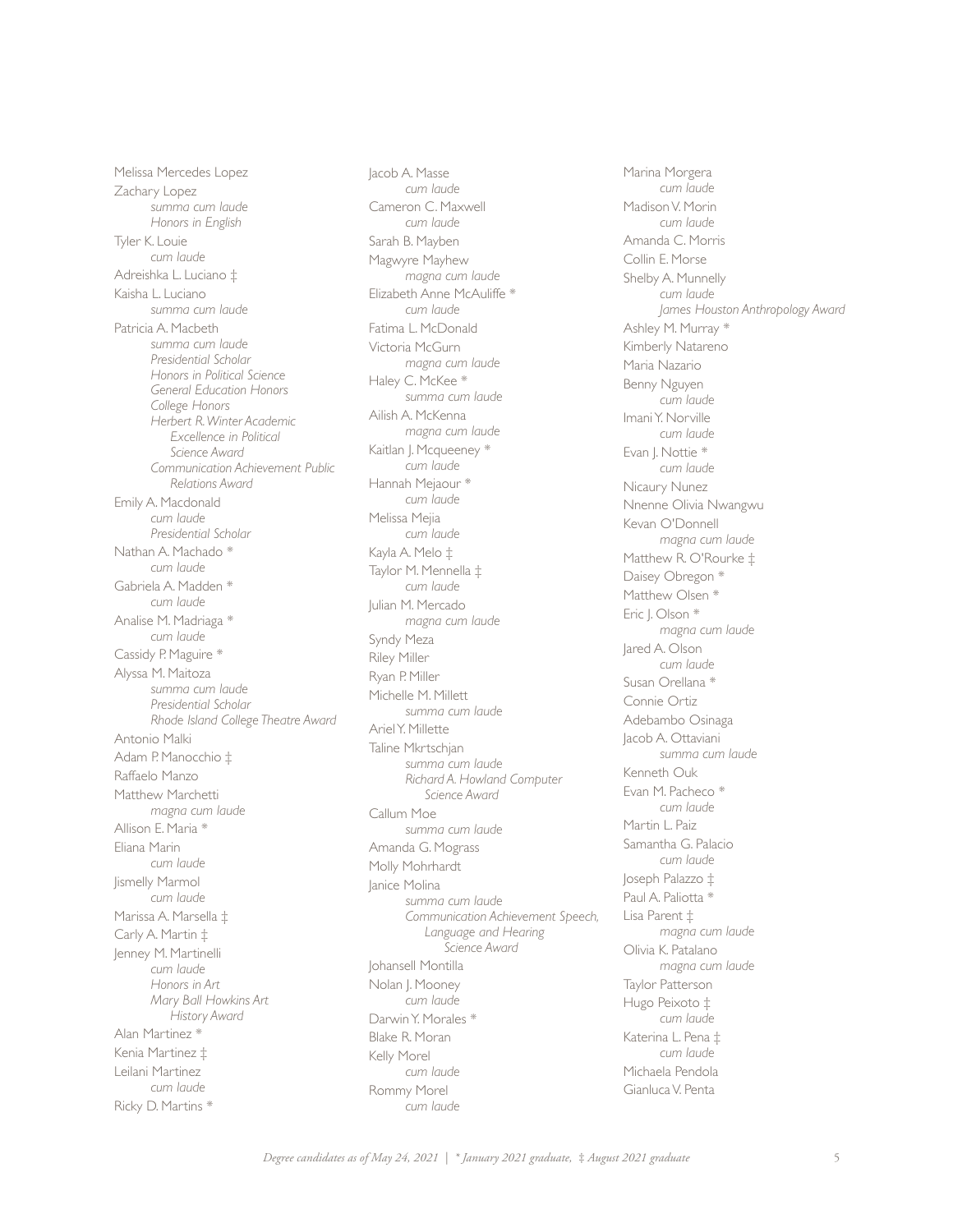James E. Pereira  *cum laude* Alexis S. Perez \* Jailene Perez \*  *cum laude* Kiara Perez ‡  *cum laude* Nancy Hillary A. Perez \* Kaylie S. Perrico  *magna cum laude* Sarah Perrotta  *Presidential Scholar* Joshua E. Perry  *magna cum laude* Kayla M. Perry-Harrop Lindsay R. Petit  *summa cum laude Presidential Scholar Mary Ann Hawkes Justice Studies Award* Debbie K. Pietsch \*  *summa cum laude* Gabriela M. Pineda  *cum laude* Kristen Pisani  *summa cum laude* Vanessa M. Piscitelli Michelle B. Place  *cum laude Presidential Scholar* Luis G. Plaza  *cum laude* Madison L. Pollastro Cecilia A. Pomar ‡ Laura C. Potts  *cum laude* Amanda L. Poulin  *magna cum laude* MaKenzie D. Pratt ‡ Benjamin Preveau Derek S. Proto Daniel Joseph Puleo Paul Pusyka ‡ Gabrielle Quattrucci \*  *magna cum laude Honors in Creative Writing* Kyle A. Rainville Kelly K. Ram ‡ Bryan F. Ramirez Karen Ramirez Casemiro D. Raposo ‡ Alexis E. Rapoza  *magna cum laude* Esther Raskin  *summa cum laude*

Kaila M. Raymond  *cum laude* Shannon L. Reedy ‡ William Remy \* Smaylin D. Reyes ‡ Maria G. Ricci ‡ Omar Rihani \*  *magna cum laude* Kristian M. Rix \*  *magna cum laude North Providence League of Women Voters Award* Alexis S. Robbins  *magna cum laude* David Robertson Michael Anthony Robinson Makeila M. Robles Eileen Rodriguez Herbert E. Rodriguez ‡ Jadira Rodriguez ‡ Paula Rodriguez Jimenez ‡ Andy Rojas ‡ Jaileen Rojas-Beco Neishka A. Roldan Aristides J. Romero ‡ Michael I. Rosa ± Victoria N. Rose  *magna cum laude Jean Garrigue Award* Matthew R. Roy  *cum laude* Ruben G. Rubio  *magna cum laude Presidential Scholar* Naomi L. Ruiz Riley J. Runk Marcella L. Russillo \*  *cum laude* Julia M. Russo \*  *cum laude* Simeon J. Sabo  *cum laude* Caroline A. Saccoccio Samantha Louise T. Saldua  *magna cum laude Presidential Scholar* Katie J. Salisbury \* Madison R. Salvatore ‡  *cum laude* Yolanda Sanchez-Ramos ‡ Kyle E. Sanderson  *cum laude* Devin E. Santana  *magna cum laude*

Fady J. Santana  *magna cum laude Presidential Scholar* Taylor A. Santoro \* Evania Andrade Santos Jayde A. Santos ‡ Ivania Sarit ‡ Taylor L. Sarnecky  *magna cum laude Presidential Scholar* Babyka Saroeun ‡ Maria Scavassin Jennifer Schar Emma Lynn Seamans Adam Sebzda  *magna cum laude* Susan Segatore \* Brittany Senecal \*  *cum laude* Marie R. Sesay ‡ Rina N. Shah \* Slade S. Sharma \* Randall G. Shaw Matthew Shea ‡ Michael D. Shea Paul D. Shea  *cum laude* Joshua W. Silva Michael T. Silva ±  *cum laude* Cameron S. Small Deena M. Smith  *magna cum laude* Hailey N. Smith \*  *cum laude* James Smith  *cum laude* Meghan L. Smith \*  *cum laude* Savion T. Soares  *cum laude* Gia A. Soccio Veatsna Sok  *cum laude* Christopher Solorzano Yvonne Sosa \* Kacie L. St Sauveur  *magna cum laude* Jaclyn L. Steen  *summa cum laude Yetta Rauch Melcer Dance Award* Kevin J. Steinhauser  *cum laude* Chelsea Faith Strothoff \*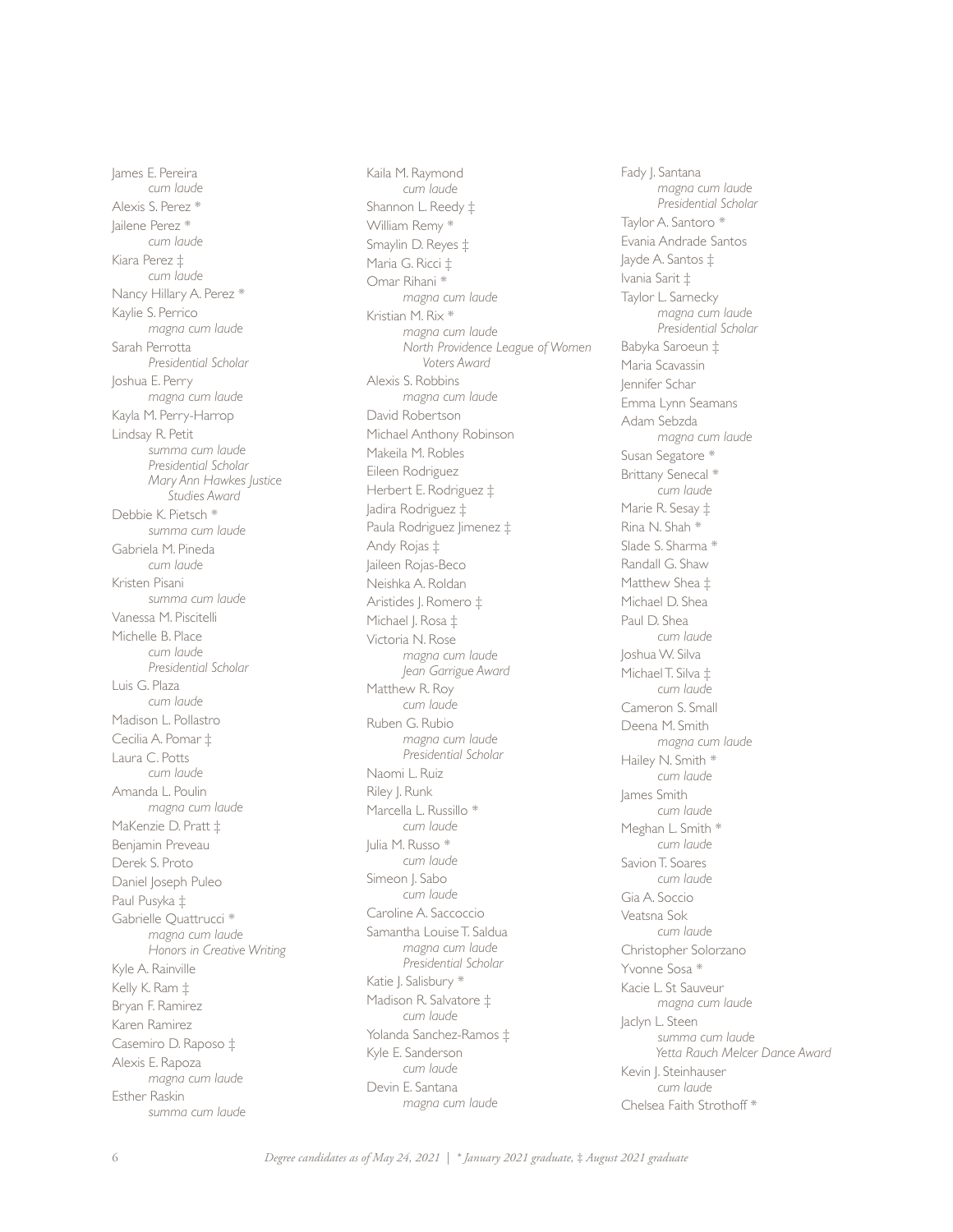Elizabeth A. Sullivan ‡  *magna cum laude* Stephanie A. Sullivan  *summa cum laude* Sadie Swap \* Andrew P. Swartz  *summa cum laude* Mackenzie R. Sweet \* Brandon R. Tarro  *summa cum laude Presidential Scholar* Claudia P. Tavares \* Tyler-Lynn Tavares  *summa cum laude Presidential Scholar* William M. Tavares \* Jeremy D. Tengren  *magna cum laude* Brittney M. Tennett  *cum laude* Israel Thomas \*  *cum laude* Chloe G. Thomason  *cum laude Rachel Filinson Award in Sociology* Melissa Tinajero  *cum laude* Caitlyn M. Tiodor ‡ Brooklyn Toli \*  *cum laude* Havva H. Toprak Anthony C. Torrico Nicholas Trebisacci  *summa cum laude Presidential Scholar* Brian Truss Lane Ukura \*  *cum laude* Marisol Urueta Audris Stephany Valdez Domenic A. Valenti ‡ Enid Valois ‡ Meghan Vanschalkwyk \*  *cum laude* Khamry Varfley  *Presidential Scholar* Christopher Lawrence Vartanian Katie Ventura  *cum laude Presidential Scholar* Lucas Verardo † Eduardo R. Veras Martinez \*  *cum laude* Nicole Vicario ‡ Taylor Christine Vieira  *magna cum laude*

Daniel A. Viera \* Chris Villamil Kacie Virasak \*  *Presidential Scholar* Taylor D. Vutech \*  *magna cum laude Presidential Scholar* Angelica D. Walker Kobi A. Warner \*  *magna cum laude* Kayla Williams Emily J. Witter  *magna cum laude* Nadia Xavier  *cum laude* Amber F. Yuszczak  *magna cum laude Presidential Scholar* Aleksandra Ziemba \*  *magna cum laude* Jack R. Zornado ‡  *magna cum laude*

## **BACHELOR OF FINE ARTS**

Julio Berroa Nunez \*  *Studio Art Award* Hannah J. Falvey \*  *magna cum laude* Jennifer C. Flores \* Corinne E. Gregoire  *magna cum laude Presidential Scholar* Nhuy T. Huynh ‡  *summa cum laude* Haley Johnson Analise M. Madriaga \*  *cum laude* Sandra Mora  *magna cum laude* Leah G. Morgan \* Morgan E. O'Donnell  *summa cum laude* Eduardo R. Veras Martinez \*  *cum laude*

## **BACHELOR OF MUSIC**

Mystie R. Frezza \*  *cum laude* Rachel Garrepy  *summa cum laude* Allison Kelleher \*  *magna cum laude* Colin Milch \*  *cum laude*

Zenobia R. Nelles \*  *magna cum laude Alice K. Pellegrino Music Education Award* Hayley Salisbury \*  *cum laude* Nicholas Sayegh \*  *cum laude* Leah Silva  *summa cum laude Honors in Music Cantor Jacob Hohenemser Award*

#### **BACHELOR OF SCIENCE**

Ricardo Aguiar \* Mustafa Al Shawaf Israa F. Al-Nubani  *cum laude* Joaquin Alburquerque ‡ Nayla Almeida  *cum laude Certificate of Excellence in Medical Imaging - Nuclear Medicine Technology* Hannah R. Amato  *cum laude* Cindy Angervil Deborah Aofolajuwonlo ‡ Alexander R. Araujo ‡ Bryan Arboleda \*  *cum laude* Brianna M. Arruda  *cum laude* Olufisayo Ayanfalu Sophia Baptista Meg A. Barker  *cum laude* Timothy A. Beattie  *magna cum laude* Grant R. Beck Sarah M. Belley  *cum laude Presidential Scholar* Kristina Bolibruch \*  *magna cum laude* Heather L. Bossi  *magna cum laude* Kirsten N. Brown Christine Bun \* Chevell J. Burgess \*  *Presidential Scholar* Amanda Bylund  *magna cum laude* Justin J. Cabral ‡  *magna cum laude* Emil G. Cano \*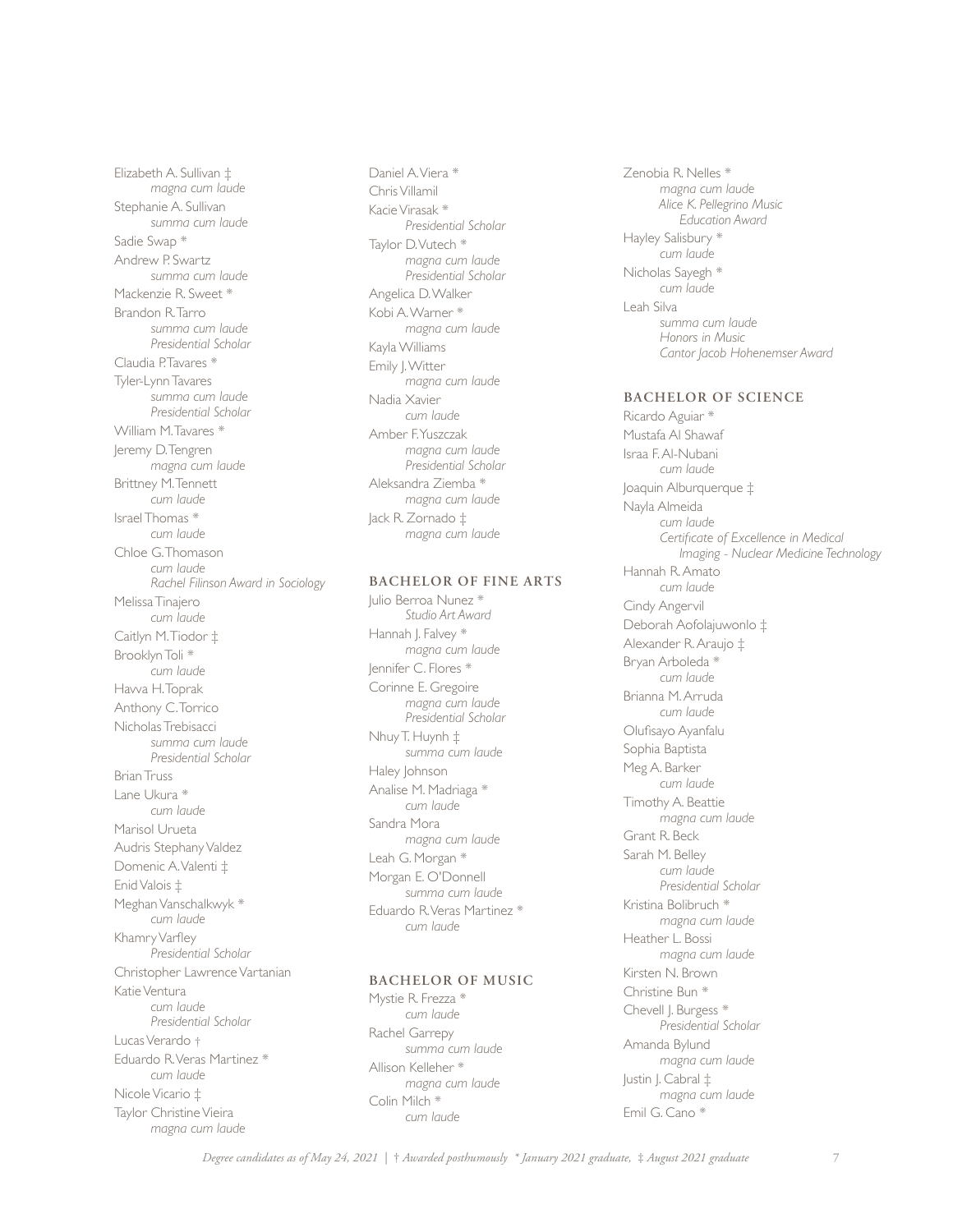Genesis V. Castaneda  *magna cum laude* Valentina Castrillon  *magna cum laude* Amina K. Chamanlal Cynthia Charron Jayleen N. Chinchilla Adrian L. Chmielewski  *magna cum laude* Brianna R. Choquette Shanda M. Christal-Scott ‡ Madyson M. Christian  *cum laude* Chanel V. Chung  *cum laude* Matthew Cicerone<sup>\*</sup> Haley Jane Cole Melissa M. Cole  *cum laude* Kacie Coppinger \*  *cum laude* Brittney Correia ‡  *cum laude Presidential Scholar Honors in Biology* Michael Costa Vanessa Costa  *magna cum laude* Courtney S. Costello  *cum laude* Jamie M. Coulombe \*  *magna cum laude Richard A. Howland Computer Science Award* Melanie Cragan  *magna cum laude Presidential Scholar Honors in Biology* Don Royce Creppin ‡ Gabrielle Cunningham ‡ Rebecca R. D'Ambruoso  *cum laude* Leana D'Errico \*  *cum laude* Marlene A. DaSilva  *cum laude* Nnasire Dabo \*  *cum laude* Kalasia R. Daigle  *cum laude* Natasha Darko \* Ada De La Cruz  *magna cum laude* Frances E. Deju ‡ Sarah S. Diallo  *cum laude Presidential Scholar*

Barbara Dias \*  *cum laude* Tiana E. Dickenson  *cum laude* Domino S. Difilippo  *magna cum laude* Savannah M. Dionne  *cum laude* Zakiyat Djabakatie  *cum laude Honors in Biology Theodore Lemeshka Award* Neil Douglas  *summa cum laude Computer Information Systems Outstanding Student Award* Leah Drolet Jonathan Duran \*  *summa cum laude* Jacqueline Escolastico  *magna cum laude Departmental Physics Award* Stefani A. Espinal ‡ Alexia I. Estrada  *cum laude* Cindy Estrada ‡ McKenna R. Fagundes Jocelyn E. Falardeau  *magna cum laude* Oloruntobi David Fashemi \* Gabriela Feliciano Burgos  *magna cum laude Honors in Medical Imaging* Oliver E. Feliz Lima  *summa cum laude* Jonathan Fernandez ‡  *magna cum laude Presidential Scholar* Michael Ferra Victoria A. Ferrara  *cum laude* Natasha Ferreira Justin R. Ferri Montana M. Ferri  *cum laude* Abigail Fleurima  *summa cum laude Presidential Scholar Honors in Biology General Education Honors College Honors* Jackson Levi Foley \* Michaela I. Fontes Mamethierno Gadiaga \*  *cum laude* Marisela Garcia-De La Cruz \*  *Presidential Scholar*

Teema Garpue Maria H. Gaskell  *cum laude Presidential Scholar* Joseph R. Gaulin ‡  *summa cum laude* Deborah Gbaba ‡  *cum laude* Madison E. George \*  *cum laude* Gisselle F. Germosen Sara E. Giolitti  *cum laude* Nathan Girard  *cum laude* Jenna A. Giuttari \* Lyset M. Gonzalez \* Ella A. Guimond  *cum laude* Rachel A. Harrison  *magna cum laude* Megan E. Hatcher Sydney Hawkins  *cum laude* Savaree Hazard-Chaney ‡  *magna cum laude Dorothy Bianco Chemical Dependency and Addiction Studies Award* Cailin R. Healey  *summa cum laude* Jazmeen Hernandez Tracey L. Holmes Ethan T. Hoy  *cum laude* Taylor P. Huftalen \* Devin J. Irving ‡  *summa cum laude* Adama Jammeh ‡ Danny G. Junior \* Sa-Leem Kamarah Tammy Kelley  *magna cum laude* Riley Kernan ‡ Julianna M. Kerrigan  *magna cum laude* Sovann Khiv \*  *magna cum laude* Paul Koffi \*  *cum laude* Justine Kollie \* Jennifer A. Kosteer \* Kerrin E. Kubacki Julia I. Kuhn  *cum laude*

8 *Degree candidates as of May 24, 2021 | \* January 2021 graduate,* ‡ *August 2021 graduate*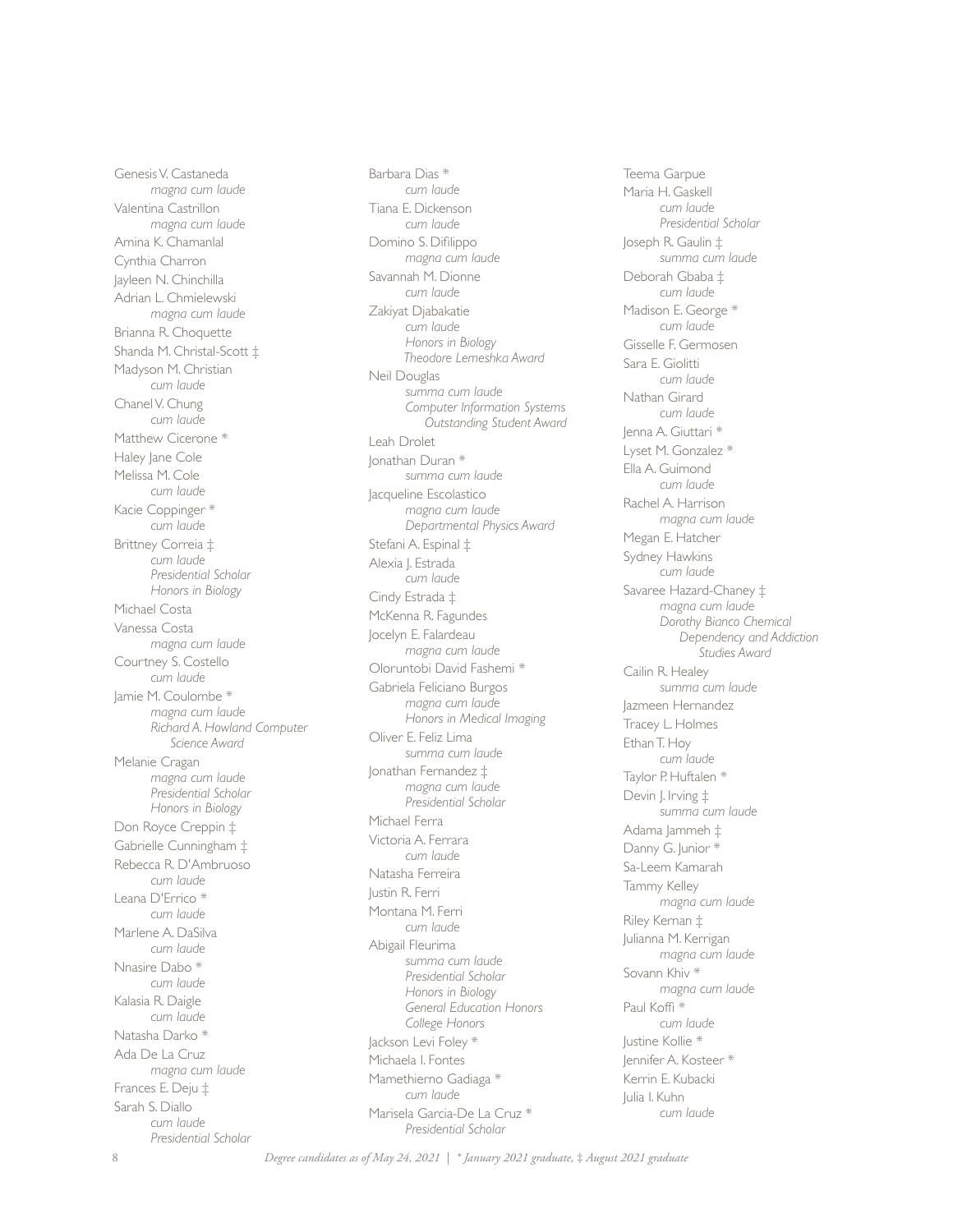Taylor B. LaVoie  *magna cum laude* Christian A. Lampinski  *magna cum laude* Matthew G. Latondresse \* Maria F. Lemus  *cum laude* Kevin Lethbridge  *summa cum laude* Megan E. Lipponen  *magna cum laude Presidential Scholar* Theodora D. Logan ‡ Fantashia-Tene Lopes ‡ Edilyn Lopez Karen Mandeville  *magna cum laude* Robert J. Marsella Jhane Kiana Martin  *cum laude* Humberto Martinez ‡  *magna cum laude* Magwyre Mayhew  *magna cum laude* Julia N. McAdams ‡  *cum laude General Education Honors College Honors* Cornelius Born McCaffrey \* Lauren J. McDonald  *magna cum laude* Kaitlyn A. McFadden \*  *Presidential Scholar* Ryan J. McGovern Haley C. McKee \*  *summa cum laude* Sarah McQuesten \* Caitlynne M. McSweeney ‡ Mariana Medina  *cum laude* Melissa Mejia  *cum laude* Dylan C. Mendes Karoline Metry  *cum laude* Rachele Meucci  *cum laude* Amanda G. Michon Delaney Moore Kayla Morales Briana Morel Marina Morgera  *cum laude* Jessica Mulholland  *cum laude* Stephanie Naismith

Cheyanne Nalle Alexandra Natale  *cum laude* Katherine A. Nelson  *summa cum laude* Kelly A. Normandin  *summa cum laude Certificate of Excellence in Medical Imaging - Magnetic Resonance Imaging* Christopher Northup \* Clarisse Ntwali Catherine T. O'Regan  *cum laude* Omosiwajuola Olasanoye \* Michaela Peabody \* Katherine Perez  *cum laude* Kaylie S. Perrico  *magna cum laude* Kaleigh B. Pimental  *magna cum laude Certificate of Excellence in Medical Imaging - Diagnostic Medical Sonography* Michal J. Pisarek \* Alyssa M. Place \*  *cum laude* Amber E. Polak  *magna cum laude* Veronica A. Ponte  *cum laude* Sabrina Portes  *cum laude* Derrick I. Powers \* Derek S. Proto Tara L. Quinn  *summa cum laude* Samuel R. Restrepo  *summa cum laude Presidential Scholar Honors in Biology* Andrea Rodrigues Cindy Rodriguez  *cum laude* Brandon A. Romauld Nakeira N. Ruiz \* Caroline A. Saccoccio Nimra Saeed ‡  *summa cum laude* Nazilla Nickie Sciotti \* Adesubomi M. Shitu Joseph Silveira \*  *magna cum laude* Layken M. Simas Simran Singh \*

Kayla A. Soberanis  *Presidential Scholar* Maliya M. Souksay ‡ Victoria E. Sousa  *cum laude* Matthew M. Spaulding \*  *magna cum laude* Alexa St. Angelo Megan St. Jean  *cum laude* Elvis Sucuqui Kathryn N. Sutton  *cum laude* Jasmine Sylaphone  *cum laude Honors in Medical Imaging General Education Honors College Honors* Brendan A. Tellier  *summa cum laude* Corey Thomas  *magna cum laude American Institute of Chemists Award* Nicholas Trebisacci  *summa cum laude Presidential Scholar* Dean A. Uzzo \* Victoria Vadeboncoeur Stephany M. Vallejo \* Christopher Van Wormer ‡  *magna cum laude* Jamie Vargas  *magna cum laude Certificate of Excellence in Medical Imaging - Radiography* Bianca Vega  *cum laude* Raquel M. Villot \*  *summa cum laude Presidential Scholar* Sharon K. Wallack Omar Welaih Anastasia M. Welch \*  *magna cum laude Presidential Scholar Honors in Biology General Education Honors College Honors W. Christina Carlson Award* Emily J. Witter  *magna cum laude* Sarah E. Wright  *cum laude* Juliette Xiong  *cum laude* Alexagianna Zuluaga  *cum laude*

*Degree candidates as of May 24, 2021 | \* January 2021 graduate,* ‡ *August 2021 graduate*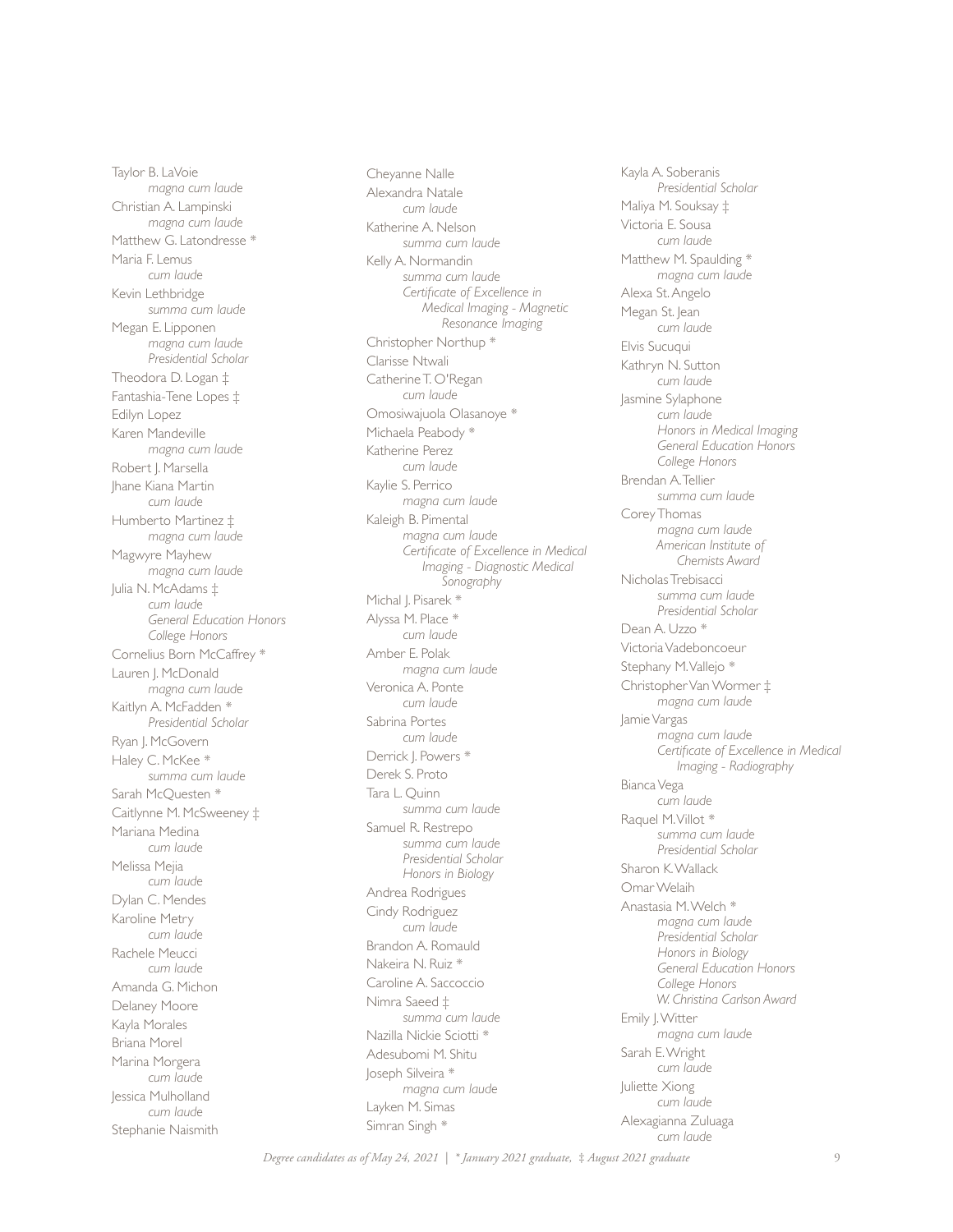# **FEINSTEIN SCHOOL OF EDUCATION AND HUMAN DEVELOPMENT**

# **DOCTOR OF PHILOSOPHY IN EDUCATION**

Amy Elizabeth Correia Catherine Marie Hawthorne Kocak Xiaoyan Hu \* Abdelnasser Hussein \* Shawna Catherine Iula John David Olerio Caroline Stabile David I. Upegui ‡ Derece Vanterpool

# **CERTIFICATE OF ADVANCED**

#### **GRADUATE STUDY**

Matt Albertsen \* Amanda M. Almonte Michelle Amore Michael Ashby ‡ Danielle Caddick Gregory Deangelus Deirdre A. Dwyer Aprile D. Giugliano Amanda Lee Hunter Laura Long Lily Nieto Stephanie Pagliarini Erika L. Paiva Seongah Park \*

## **MASTER OF ARTS**

Michelle Amore ‡ Michael Ashby ‡ Danielle Caddick Samantha Camardo Jimson Jr Chua Alexandra M. Connell Christina M. Costa Katarina E. Darosa Gregory Deangelus Kailee M. Garibaldi Essence Harrison Amanda Lee Hunter Lauren Elizabeth Kelley ‡ Laura Long Johnna Katelyn Lourenco Laura Jean Merolla Carina A. Monge Lily Nieto Nicholas P. Pagano Stephanie Pagliarini

Erika L. Paiva Jacquelyn Palmer Jordann M. Plante Jasmine G. Rivas Corado Zoe Rogers ‡ Natasha Salas Angela Stanley Danielle Elizabeth White

## **MASTER OF SCIENCE IN CLINICAL MENTAL HEALTH COUNSELING**

Cassondra Maria Arena \* Alexandra R. Broccoli Gregory P. Charpentier ‡ Susan Ann Curria Kyle J. Fernandes Lily Granai Elizabeth Greenleaf Michael T. Kerr David J. Lizotte Chelsea C. Martini Matthew Patrick McGuire La Tanya R. Monteiro ‡ Sarah E. Panicci Adrian Pendergast Katherine Rose Woods

#### **MASTER OF ARTS IN TEACHING**

Sydney Beck Wendy A. Berard Kimberly lewel Conterio Elizabeth Anne Fontaine \* Michela C. Lyman James J. Malachowski Michaela Therien Nunes Jessica Ordonez-Barrera Corey M. Parker \* Kathryn E. Payton \* Erin Christine Rabbitt Laura B. Santos Emily Sprague Maria S. Takacs Stephanie A. Taktikos Shayla | Tuorto Alyssa W. Wojdag \*

## **MASTER OF EDUCATION** Ckarla E. Agudelo Helen B. Aguiar \*

Ebunola A. Akinrimisi Jennifer L. Andrade \* Timothy A. Audette Laura A. Barlow Ana L. Barros Kristen Lynn Beatson James M. Bucci Catherine E. Bugbee Brittni Cambio Lucretia E. Cardin Kayla C. Caron \* Christina M. Cipolla Sarah M. Cloutier Susan M. Connole Benjamin Davis Alysha Decrescenzo Denise Geraldine Duarte Renee A. Duffaut Laura Etkind lane N. A Eze Michaela M. Ferreira \* Rebeca Filomeno Jenifer L. Goes \* Jaclyn M. Hahn Michaela Elizabeth Hayes Lauren Higgins Katie Hopkins ‡ Tracy R. Howland \* Laura Anne Johnson Noelle Rose Johnson \* Jenna Kaplan \* Rebecca Knudsen Alexandra L. Krause Nicole J. Kucharski \* Brent Legault Shelby D. Mahoney Stefanie Lynne Marchetti Olivia Marshall ‡ Melissa McDonald lared A. Medeiros Carissa E. Meehan \* Erin Murray Caitlin |. Northup Marissa B. Nurdin ‡ Sophie Lorraine O'Brien ‡ Torie M. Okolowitcz Indira Patnaik Vanessa M. Percoco Trinidad Perez ‡ Elyse Catharine Pfleger ‡ Elizabeth L. Pires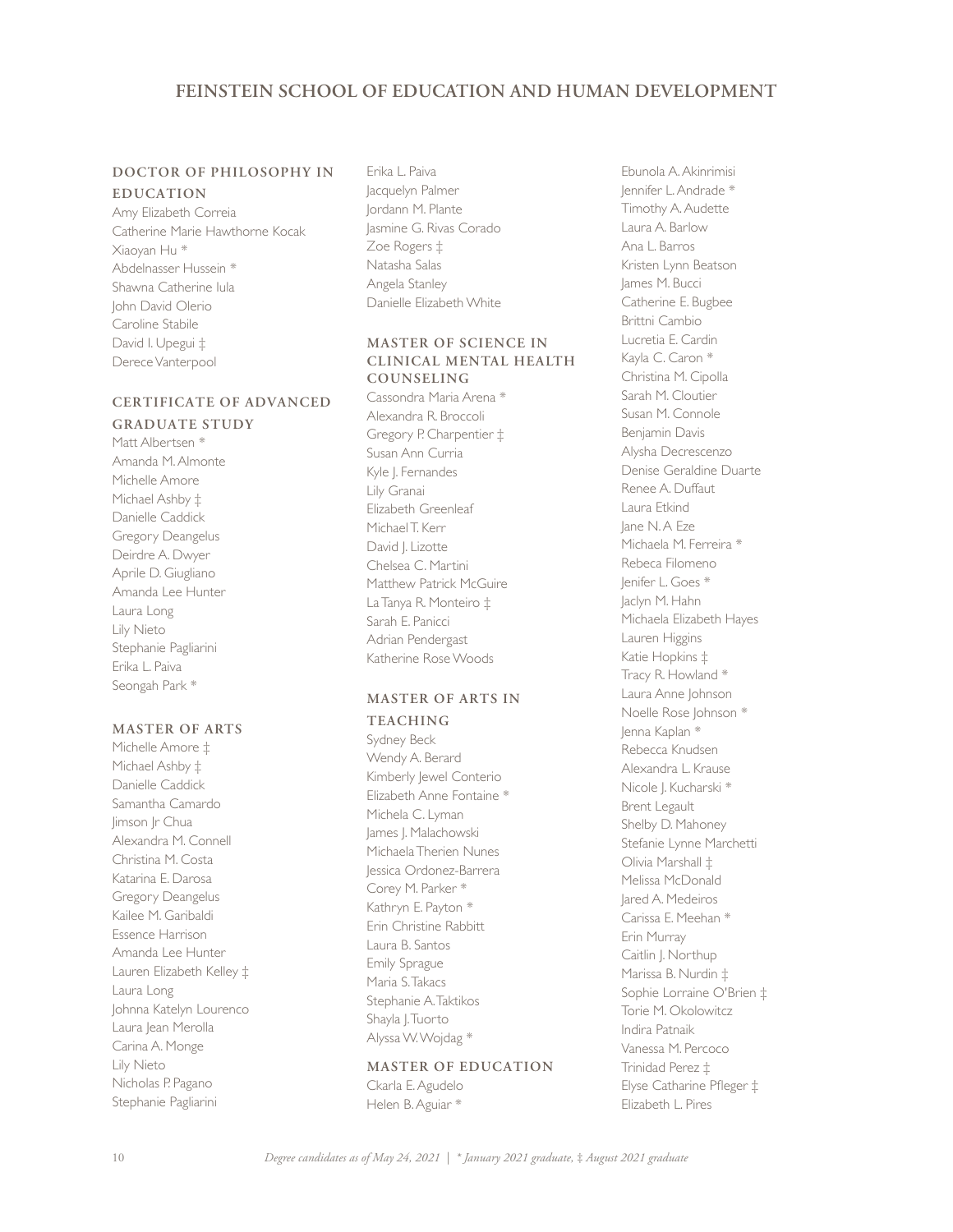Victoria R. Porter Robyn L. Rao Julie A. Reddy ‡ Alexandra Reinertsen ‡ Laura D. Rocha ‡ Emily E. Shea \* Heather D. Simons MarySue St. George \* Sonya M. Stenovitch ‡ Denise Marie Sullivan ‡ Kyisha Threats Abigail Underwood ‡ Andriana C. Vanikiotis ‡ Allyson Ward ‡ Rachel T. Willett Spencer A. Willett

## **BACHELOR OF ARTS**

Marwa Abdellatif  *summa cum laude* Joshua F. Abreu  *summa cum laude Premio Em Estudos Portugueses* Madison R. Albro \*  *summa cum laude Presidential Scholar* Amanda K. Alviti  *magna cum laude* Cassie L. Barber  *magna cum laude* Rachel E. Bardsley  *summa cum laude* Jaimee L. Barrett \*  *cum laude* Jessica R. Blanchette \*  *summa cum laude* Chandler M. Boland Katherine E. Braganca Samantha L. Brindamour  *cum laude* Baylee A. Bryden \* Emily Butterfield \* Roberto Cabrera  *cum laude* Lauren N. Campbell  *cum laude* Kylie Capaldo Supriya Chaudhary \* Claudia L. Collins \* Jaycie L. Columbo  *magna cum laude* Catherine T. Comfort  *cum laude* Katelyn E. Coyle \*

Skyler Davis  *cum laude* Jared J. DeGraide  *cum laude* Ashley J. DeLeo  *magna cum laude Presidential Scholar* Sophia E. Deluca  *cum laude* Dana A. Demaire  *cum laude Presidential Scholar* Ian M. Deschenes  *cum laude Presidential Scholar General Education Honors College Honors* Diana V. DiRuzzo \*  *cum laude* Glorimar Diaz  *magna cum laude Mary Alice Grellner Educational Studies Senior Award* Anthony J. Diebold  *summa cum laude Presidential Scholar General Education Honors Katherine Murray Prize Tegu Polyglot Award Nelson A. Guertin Memorial French Award* Jamie L. Dobson  *magna cum laude Presidential Scholar Honors in Mathematics General Education Honors College Honors Christopher R. Mitchell Award* Edwin A. Dougal  *magna cum laude* Jeffrey Edmond  *cum laude* Tayla Ferranti \* Nicole M. Fochler  *Presidential Scholar* Amanda M. Fournier  *summa cum laude* Jacqueline Gauthier \*  *cum laude* Jordyn V. Gauvin Alyssa R. Giammarco  *magna cum laude* Nair Martins Goncalves  *cum laude* Allison R. Guerrera \*  *cum laude*

Talia D. Guglielmo  *magna cum laude Elementary Education Award* Kelsey Lynn Hinchliffe Amy G. Irons \*  *magna cum laude Presidential Scholar* Kaeleigh Karsulavitch  *cum laude* Megan A. Krajanowski  *summa cum laude Presidential Scholar Elementary Education Award* Cassidy S. Lange  *cum laude* Katherine M. Lopes \*  *cum laude* Mikayla O. Marchessault  *cum laude* Indira G. Martinez  *cum laude* Robert P. Masse Stephen R. Maybach ‡ Lauren R. Messier  *cum laude Presidential Scholar* Alaina A. Moran \*  *cum laude* Lilly Vannala Ngolvorarath  *magna cum laude Katherine Murray Prize* Julissa Noriega  *cum laude* Jessica Olarte ‡ Eric J. Olson \*  *magna cum laude* James R. Petrella  *cum laude* Shannon Pugliese \*  *summa cum laude* Mark E. Randles Sonia S. Rodrigues \* Jayleen Salcedo \*  *magna cum laude* Lily A. Silveira  *cum laude* Allison J. Simas  *cum laude* Brian J. St. Lawrence \*  *magna cum laude* Milary A. Tavarez  *Rose Butler Browne Award* David G. Tibbitts  *Evelyn Walsh Prize* Christa M. Vaccaro  *cum laude*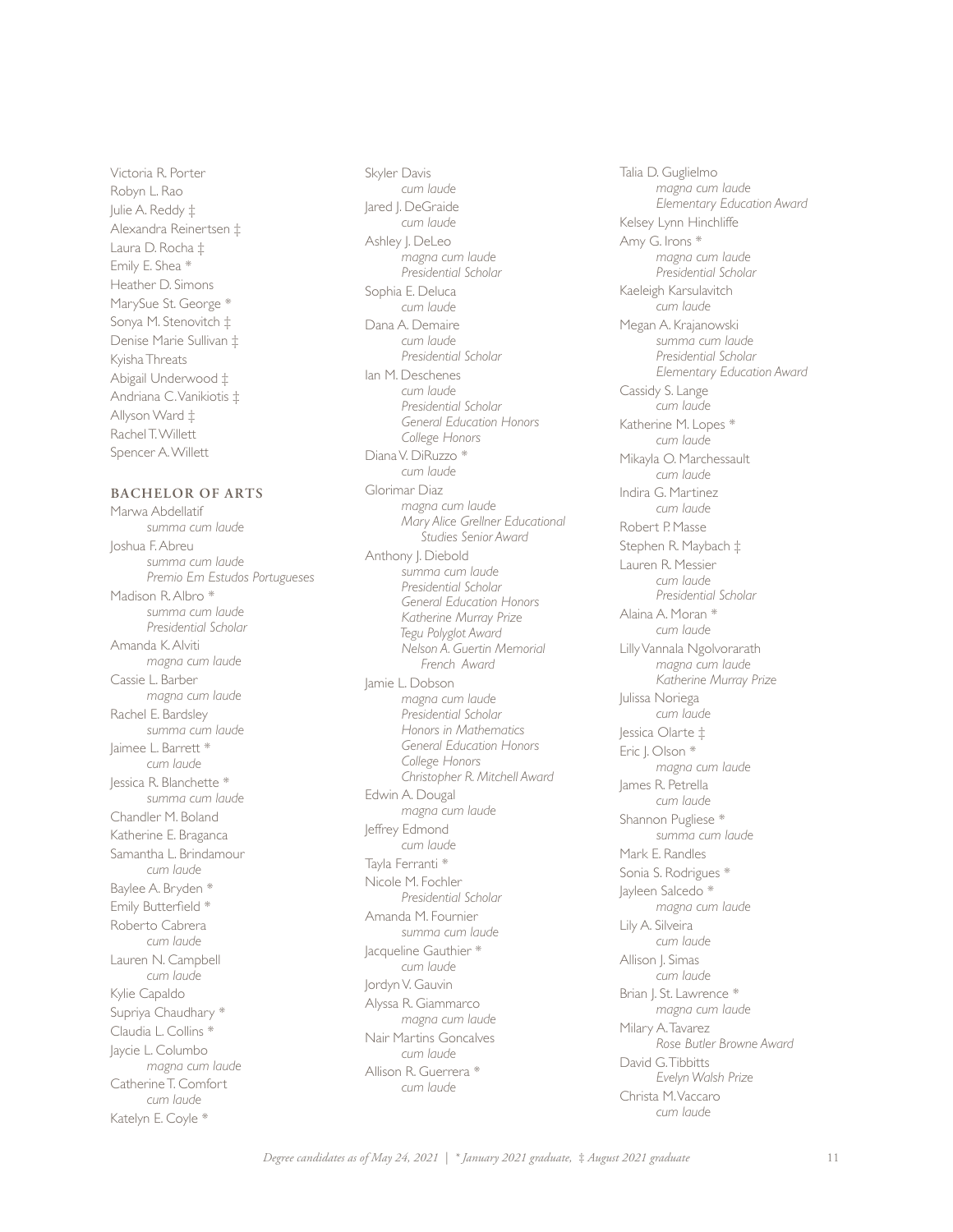Julyssa J. Walker \*  *cum laude* Andreya Watkins  *cum laude* Meaghan Woodbury Bailey M. Young  *cum laude*

## **BACHELOR OF SCIENCE**

Andrew Albro \*  *cum laude Presidential Scholar* Amadaly Almanzar  *cum laude* Rebecca | Amaral  *magna cum laude* Christina Armstrong  *magna cum laude Presidential Scholar* Ayana V. Bass \*  *magna cum laude Elisa F. Bonaventura Award* Nicole E. Bertrand  *cum laude* Ruben A. Blanco  *Presidential Scholar* Michelle L. Brayboy \* Emma Brighton  *cum laude* Mckenzie T. Brissette \*  *cum laude* Morgan L. Burke \*  *cum laude* Meredith C. Cabral  *cum laude* Sabrina L. Caracciolo  *cum laude* Mackenzie M. Caron  *cum laude* Katherine A. Carrillo  *cum laude Presidential Scholar* Ana K. Chacon  *cum laude* Alexandra L. Courtemanche Megan J. Dellinger \*  *cum laude* Michael A. Depina \*  *summa cum laude Health and Physical Education Award* Jessica L. Detonnancourt \*  *cum laude* Emily M. Devita  *cum laude*

Nicole M. DiCenzo  *cum laude* Haley A. Duphily  *magna cum laude* Jacqueline J. Durand  *cum laude* Bradley L. Erickson  *magna cum laude* Michael Faria \*  *cum laude* Farah I. Figuereo Alyah Figueroa  *cum laude* Wennely S. Figueroa ‡ Madeline Fish  *summa cum laude Sister Mary Francis Ryan, R.S.M. Early Childhood Education Award* Leslie Flores Diaz  *magna cum laude* Ashley P. Foster \*  *cum laude* Kelly T. Francisco \*  *cum laude* Samuel L. Franco Jasmine M. Gallo-Fusco  *summa cum laude* Zachary Garcia ‡ Karissa Garganese  *magna cum laude* Brianna L. Goodridge  *cum laude* Alexandra M. Guertin  *magna cum laude* Matthew P. Hopper  $\ddagger$ Elizabeth A. Hoyt \* Amy G. Irons \*  *magna cum laude Presidential Scholar* Zoe E. Kandakai ‡ Amanda C. Kolesar  *cum laude* Abbey R. Kut \*  *summa cum laude* Katharine C. Lavoie  *magna cum laude* Alexandra Lima Melissa D. Lynch \*  *summa cum laude* Mery K. Maldonado Polanco Madison G. Marcotte \*  *magna cum laude General Education Honors* Katelyn E. Martino  *summa cum laude Presidential Scholar*

Deirdre K. McDonald  *cum laude* Scott P. Mello \*  *magna cum laude* Delmi Munguia \*  *summa cum laude* Nicole L. O'Neill \*  *summa cum laude* Alexia A. Peloquin  *cum laude* Kianna Lee Petit  *cum laude* Nancia Poteau  *magna cum laude* Leslie M. Ramirez  *cum laude* Daiely Rodriguez Kerin E. Santillo  *magna cum laude* Kayleigh E. Silva  *magna cum laude* Marissa N. Silvia  *cum laude* Amanda Sloan \*  *cum laude* Emily Tilano Jessica B. Toc  *cum laude* Joseph Usenia ‡  *cum laude* Emily Dolores Vaccaro  *cum laude* Gabriella R. Valente  *cum laude* Andrew Vallante \*  *cum laude* Elizabeth C. Wagner \*  *magna cum laude* Alexa A. Whittier \*  *magna cum laude Josephine A. Stillings Award* Jessica Wiggin \*  *magna cum laude* Brooke E. Young  *summa cum laude Presidential Scholar Helen M. Murphy Award Health and Physical Education Award* Lauren Zanfardino  *magna cum laude* Emily A. Zanzarov  *cum laude*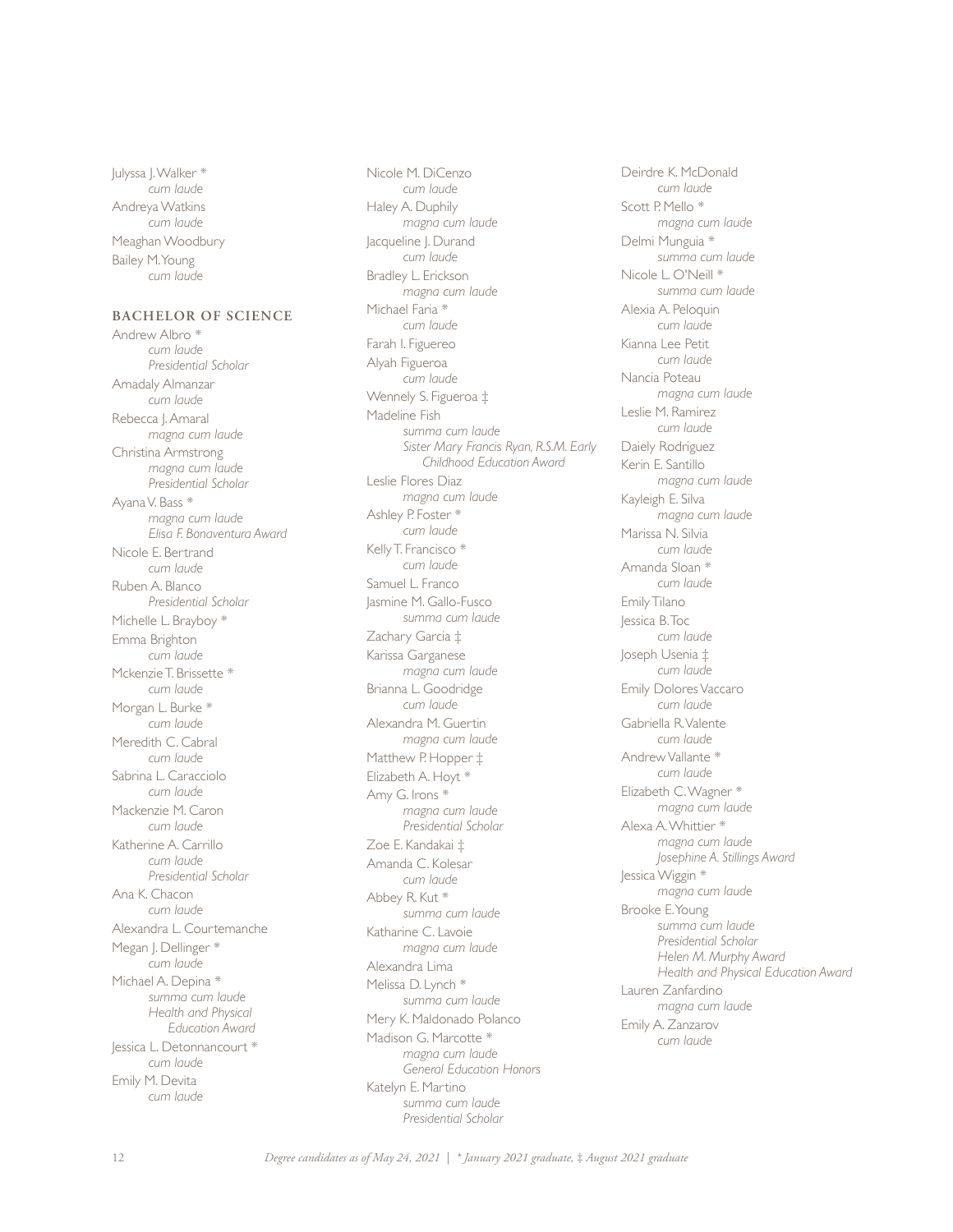# **SCHOOL OF BUSINESS**

## **MASTER OF PROFESSIONAL ACCOUNTANCY**

Edwin Gonzalez Almanzar ‡ Alexandra Haskins Nicholas R. Lautieri ‡ Myles P. Levy \* Elia Lopez \* Raksmey Pen \* Albert Rodriguez Ming Z. You

#### **MASTER OF SCIENCE**

Ian C. Beganski Odette P. Bourgoin ‡ Coren A. Ellis \* Caroline Gangji Michael W. lafrate \* Justin Kelly \* Jazmin Madrid \* Marissa C. Moniz \* Joseph J. Solimeo Douglas Truesdell \* Kerissa L. Vadnais \* John Viau \* Raquel Woodmansee

#### **BACHELOR OF ARTS**

Winchell Z. Arceo  *magna cum laude Presidential Scholar* Garrett M. Logan  *magna cum laude* Genesis N. Mejia Baez  *magna cum laude* Sara E. Pitts  *cum laude* Derek S. Proto Joann M. Roberts \*  *cum laude* Nathaniel W. Vigeant  *John E. Hetherman Award*

#### **BACHELOR OF SCIENCE**

Nour Q. Abaherah  *summa cum laude Presidential Scholar General Education Honors Management Outstanding Student Award* Danielle M. Absi  *cum laude*

Steven P. Aiello<sup>\*</sup>  *cum laude* Alejandro D. Alonzo ‡ Alice K. Alvarez \*  *Presidential Scholar* Wiliam I. Alvarez Mendez Adriana M. Amitrano Kenny Andrade Gomes \* Adannaya | Anunobi \* Juliet Arboleda Sarah E. Archambault \*  *cum laude* David I. Azevedo \*  *cum laude* Jeannys A. Baez-Ortiz ‡ Nathan D. Baker Brieana M. Banks \*  *magna cum laude* Samuel Barbosa \* Michelle A. Barros Stephanie Bedoya ‡ Mallory J. Beskid Matthew Bibeault  *summa cum laude* Accounting Outstanding *Student Award* Kaolin Mi Bodi \*  *cum laude* James T. Branca  *cum laude* Michelle Branco  *cum laude* Victoria C. Bravo \*  *cum laude* Sydney L. Brennan ‡ Matthew Brouillard \* Mathieu Brouillette  *cum laude* Marisa G. Brynes \* Cory J. Bullock Emily M. Bussell Daniel Byrne  *cum laude* Jessica L. Cabrera Peter S. Camara  *Presidential Scholar* Levon A. Campbell Bianca M. Cano  *cum laude* Benjamin L. Capela  *cum laude* Cory Cardelli \* Dylan A. Carreiro ‡  *cum laude*

Hector R. Castaneda ‡  *cum laude* Stephanie C. Castano Abigail Castro  *cum laude* Theresa A. Cavalier  *summa cum laude* Nary S. Chhay Lauren Chidiac  *cum laude* Alexis Chura \*  *summa cum laude* Stephanie Cisneros ‡  *cum laude* Scott T. Clunan \*  *cum laude* Kanisha D. Coar ‡ Jessica M. Coello \* Roberto Collazo  *cum laude* John D. Cordeiro  *Presidential Scholar* Dennis J. Corrigan Brandon Costa \* Chase H. Craven \* Brandon P. Croteau Anthony Cruz \* Liam | Curran Natalie A. Darko Kayla L. De Feo Marielisa De La Cruz  *magna cum laude Presidential Scholar John Silva Memorial Scholastic Management Award* Sorielisa De La Cruz  *cum laude Presidential Scholar* Arthur Delfino \* Fatou Kine Dieng \* Josilene S. Diniz \* Demi A. Dischert \* Nathan I. Donovan \* Matthew B. Drowne  *cum laude* Abigail E. Dunphy Cameron E. Dupras \* Erica L. Edwards  *magna cum laude* Vincent Edwards ‡ Wesley K. Eghan Jean F. Espaillat Bryan Estevez \* Shannon L. Farrell \*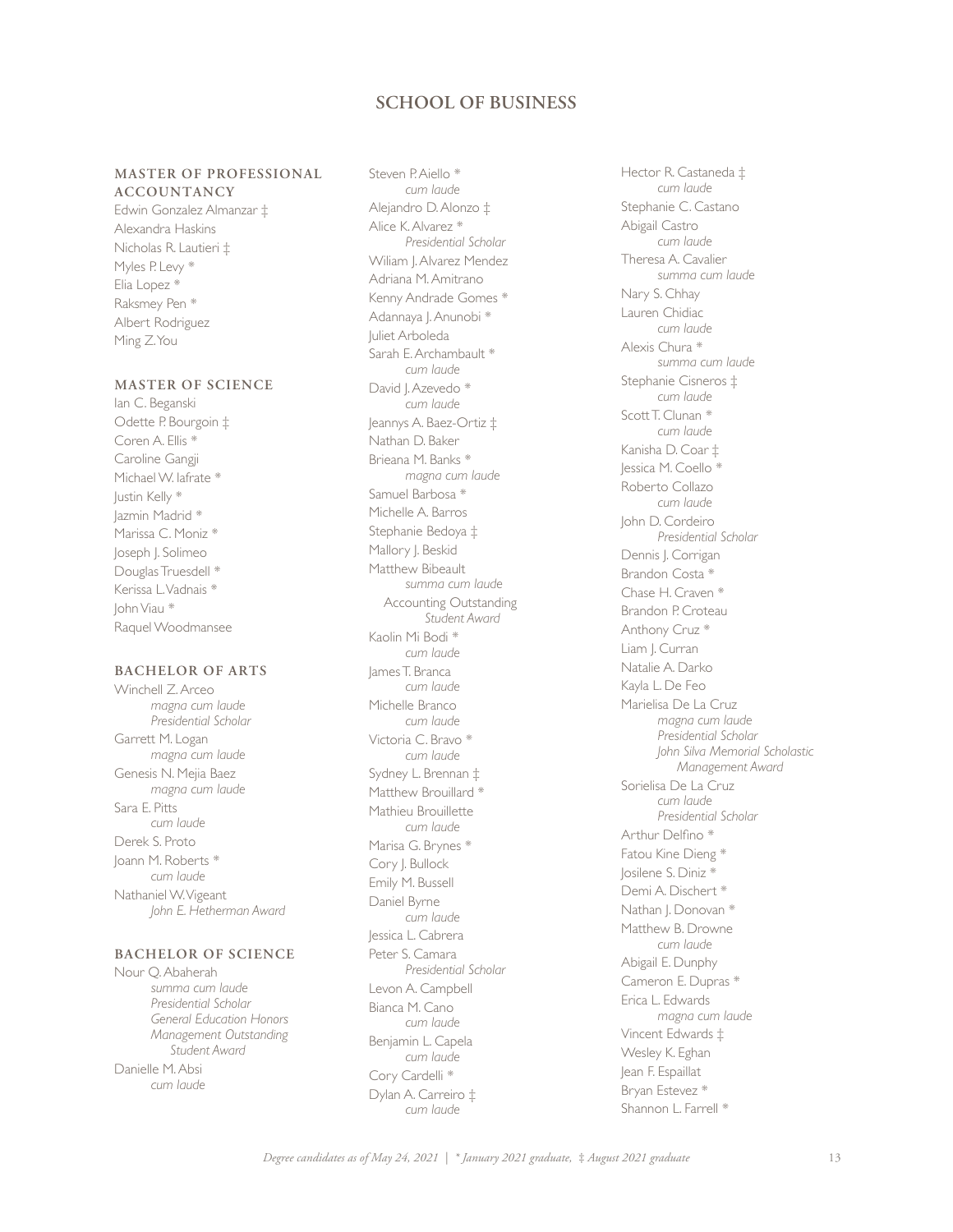Juan M. Feliciano ‡ Justin R. Ferri Carissa R. Gaglione ‡  *magna cum laude* Kimberly Gaitan Ryan L. Galagarza Falilat M. Ganiyu  *magna cum laude* Dialenia S. Garcia  *cum laude* Richardson Garcia  *cum laude* Ilsa E. Garcia Martinez Haille Getchell  *cum laude* John A. Gibau Ben Girard Cameron D. Glad \* Erik S. Glowacki \* Joel Gomez  *magna cum laude* Octavian Goncalves \* Angel R. Gonzalez ‡ Alycia M. Greaves Joseph E. Groff \*  *summa cum laude* Kyle Holton \*  *cum laude* Sydney E. Homan  *magna cum laude* Rasni Hul  *cum laude* Lauren E. Iannuccilli ‡ Ryan Iezzi \*  *magna cum laude* Troy Ignacio ‡ Ashley N. Iovino  *cum laude* Jenna Jacques \* Momodou Jallow  *cum laude* Jane Johnson \* Kyle P. Kelaghan ‡ Jada Kham-Sous James F. Kozusko  *magna cum laude* Robert L. Labossiere \* Camille Laflamme  *cum laude* Samantha A. Laliberte \* Aaron Landau \* Katie I. Lavallee \*  *magna cum laude* Katelyn A. Leclerc \*

Jessica R. Leech \*  *cum laude* Allia B. Lima Laura Lopes  *cum laude* Taisabel Lopez Kendra E. Maille \* Kimberly Maisonet ‡ Kevin W. Martin  *cum laude* Kevin Martineau  *magna cum laude Marketing Outstanding Student Award* Selena G. Martinez  *Presidential Scholar* Christopher Marulanda ‡ Lisa Massa \* Claudia Y. Mata \* Kylie E. McCallum Samantha McCarthy Gerald Medina-Rodriguez ‡ Camren L. Menefee Max O. Merlino \* Ryan Mollo  *cum laude* Helen M. Morales \*  *magna cum laude* Leysa R. Morales Cassie E. Moran ‡ Nicole Rae Morin \*  *magna cum laude* Akilah K. Muhammad Atkinson Joseph Murphy  *magna cum laude* Amanda Musket ‡  *summa cum laude* Oanh P. Nguyen  *cum laude* Sara E. Noel  *cum laude* Nicaury Nunez Achile A. Ojih \* Ricardo Oquendo \* Rhina Ortiz Mercado  *magna cum laude* Aneudy M. Ovalles \* Caroline M. Paliotte ‡ Samantha J. Paolissi Leonardo Parra Sebastian Parra \*  *cum laude* Susan C. Paskey  *cum laude*

Morgan E. Patras \* Giselle A. Pena  *magna cum laude* Ashton R. Perez  *cum laude* Ashley Perry  *summa cum laude Accounting Outstanding Student Award* Danielle Petrangelo  *magna cum laude* Madelyn Phillips \*  *magna cum laude* Zachary N. Pierce  *magna cum laude* Allen D. Pierre ‡  *cum laude* Nathanael M. Pimental \* Laura Polanco  *magna cum laude* Nikolas M. Poulios \* Genesis R. Pulgar Kaylee M. Raposo  *cum laude* Hailey T. Raskob  *cum laude* Devon J. Read Richard Regniere \*  *cum laude* Shania Renaud \*  *cum laude* Joann M. Roberts \*  *cum laude* Michael J. Rodriguez Paula Rodriguez | imenez ‡ Amy Rojas  *cum laude* Mikaela A. Rosa \*  *cum laude* Channel Rosario  *cum laude* Astrid Ruiz  *magna cum laude* Arianna L. Ruolo  *magna cum laude* Amber Ruscher  *cum laude* Amanda C. Ryan Samantha I. Sanchez  *magna cum laude* Katharine Sanford \* Jenny Santana Christopher A. Santos  *cum laude* Brianna Saucier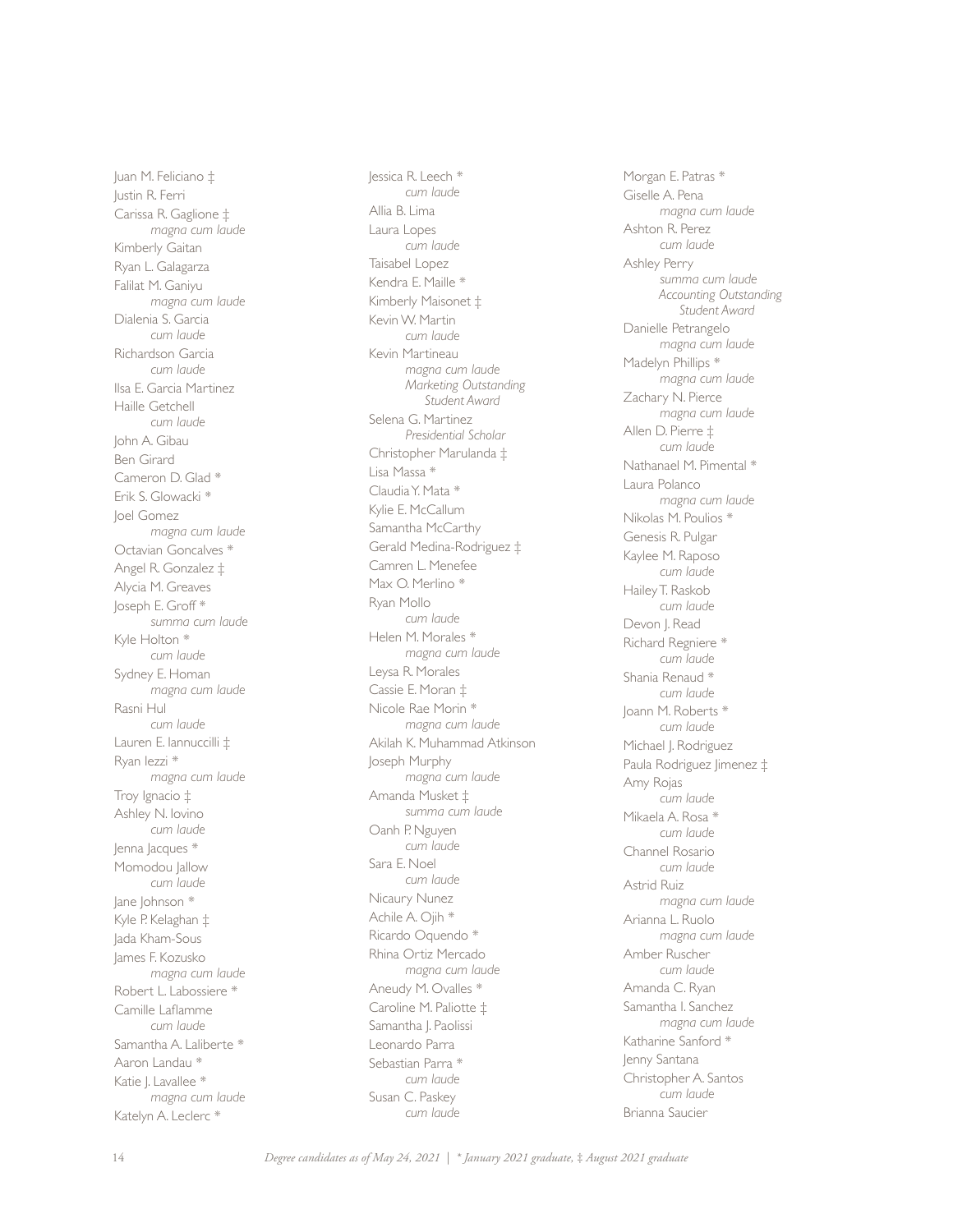Ted Sauvignon ‡ Kaitlyn T. Schaefer \* Thomas A. Scott Megan L. Scrivani \*  *cum laude* Dylan A. Serra \* Tyler J. Shemick Frankie L. Sherman ‡ Damiani Silva Keiven Simon Nicholas Singh \* Tyler J. Smith Davaughn D. Snead-Hooks Ana B. Sosa  *magna cum laude* Samuel J. Sosa  $\pm$  *cum laude* Kevin Souls \* Julia G. Spencer ‡  *magna cum laude* Tempestt M. Spivey  *cum laude Presidential Scholar* Nathaniel P. Stemple  *magna cum laude Honors in Management* Bethany D. Sullivan \*  *cum laude* John J. Sullivan Jr. Wipharat Sungkagaro Victoria K. Szczepanek  *magna cum laude Economics and Finance Outstanding Student Award* Joseph A. Tamburrino Nunah Tarwoe ‡  *cum laude* Trinh Tat Jasline M. Tavarez  *cum laude* Laurel Ten Eyck \*  *cum laude* Mckenzie R. Thibeault Wellington Tineo ‡ David P. Tomassi  *magna cum laude* Jasmine C. Torres \* Alex D. Towner \*  *magna cum laude Presidential Scholar* Evan Trapassi Michael Tuberquia Joan Y. Tueros Chiara Turchetta \*

Matthew S. Turner  $\pm$  *cum laude* Hidania Ubaldo Stephania C. Valbrun ‡ Michael C. Valelli Ilia Vargas Chelsea Velasquez \* Leslie Velasquez Christian Velez  *magna cum laude* Daniel A. Veliz Anthony M. Venditelli Brittany Verdecchia \*  *cum laude* Essence J. Viera \* Jessica L. White \* Lauren A. Woodside ‡ Grace A. Zangari  *cum laude* Raymond A. Zincone Motee F. Zinnah \* Rosie Zuluaga  *cum laude* Lourdes I. de Jesus cum laude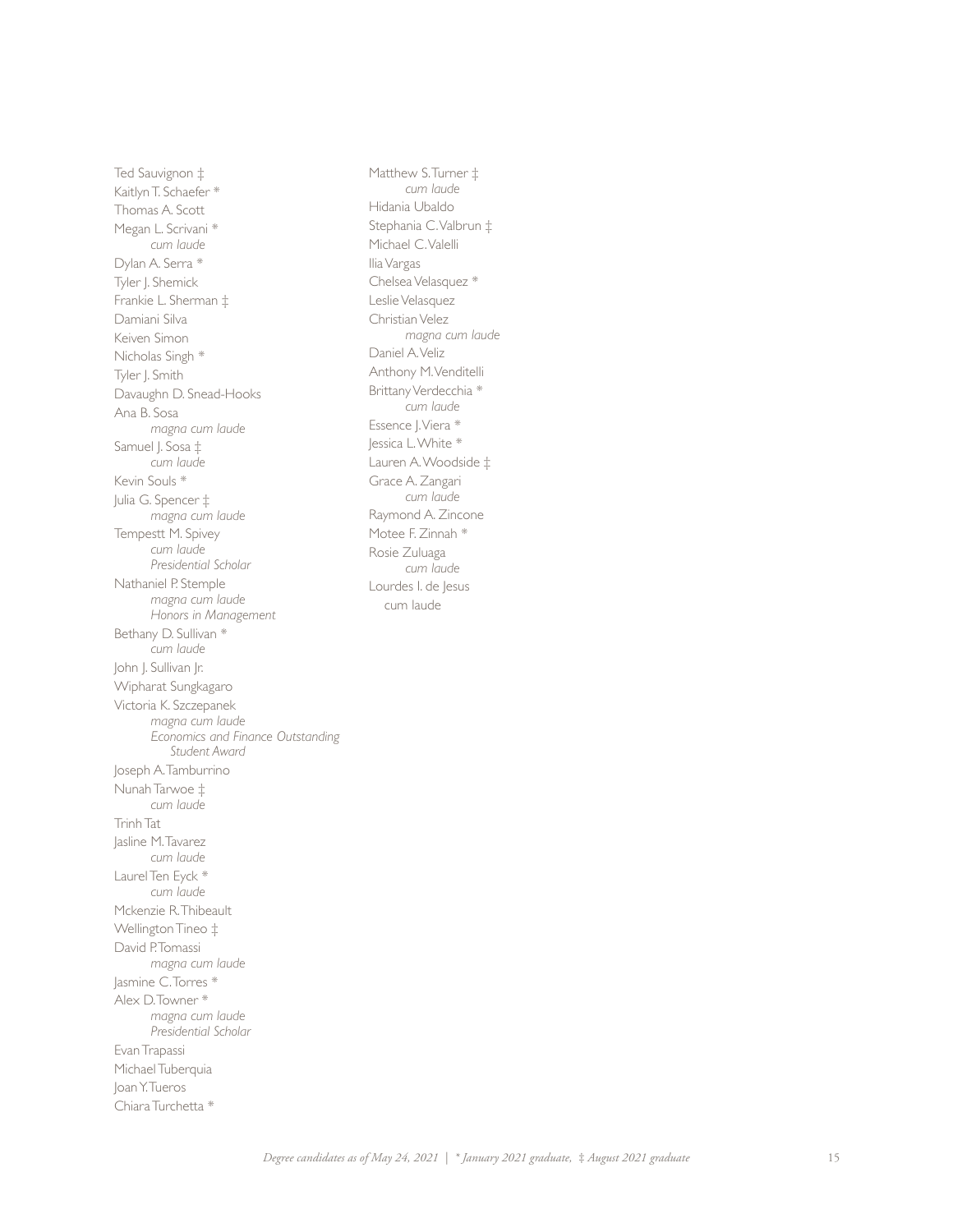## **SCHOOL OF NURSING**

## **DOCTOR OF NURSING PRACTICE**

Michelle Marie Bull Leanne Marie Burke Lisa A. Connelly Keith J. Scally

#### **MASTER OF SCIENCE IN NURSING**

Meghan Kelley Carides Emily Cohn Stephanie Ann Connor Jacqueline E. Conte \* Kayla M. Deery Brian R. Doucette \* Shonda Lee Escobar Jennifer Marie Fortes Brenna K. Franco Dawn Hughes \* James F. Jeff III. Jennifer J. Kennedy Elizabeth Kittredge \* Matthew P. Koehler Erika Leonard Kimberly A. Luckett \* Jill M. Lukin Corey Mammen \* Kathy D. Martin Brooke Mary Maurice Jessie Marie McBurney \* Jason Medeiros \* Erica R. Nelson Matthew W. Reynolds \* Hannah Rothhaar Sarah-Jane H. Santos Amanda Ashley Saucedo Lauren Elizabeth Schneider Lauren Elise Slater \* Gina M. Stangel \* Megan Shannon Sullivan \*

## **BACHELOR OF SCIENCE IN NURSING**

Isabella A. Albanese  *cum laude* Elena Almonte  *magna cum laude* Jennifer Alvarez \* Amber Archer \*  *magna cum laude* Jasmine L. Arias  *cum laude* Yvette L Armstrong  *cum laude* Mirella A. Arriaza  *cum laude Presidential Scholar* Lyudmila Bagdasaryan ‡  *magna cum laude* Victoria R. Bernardo  *magna cum laude* Jennifer Nicole Bichun \*  *cum laude* Katelyn A. Billington  *cum laude Presidential Scholar* Carolyn Stewart Birbiglia  *summa cum laude* Davis S. Boehm  *magna cum laude* Deborah A. Boory \*  *summa cum laude Nursing Registered Nurse Award* Sondra A. Bouchard \*  *cum laude Presidential Scholar Nursing Service Excellence Award* Hannah S. Bouressa  *cum laude Presidential Scholar* Alexandra R. Buchanan \*  *cum laude* Derek Keith Burgoyne \*  *cum laude* Abigail R. Burke  *cum laude* Lourdes Cabral \* Odalis Cabreja  *cum laude* David Cafaro \* Faye Calamba  *cum laude* Kylie N. Cardin Nina I. Carnevale  *cum laude Presidential Scholar* Danielle N. Carrier  *cum laude* Alicia S. Carvalho \* Jennifer Cassidy \* Kenzie Castriotta  *cum laude Presidential Scholar* Kaile Lynn Chea

Brittany A. Chito  *summa cum laude Presidential Scholar General Education Honors* Kellie A. Cole  *magna cum laude* Julianna D. Collazo \* Kelly L. Conley  *summa cum laude Presidential Scholar* Charley A. Costa \*  *cum laude* Mariah A. Daponte-Vieira \*  *magna cum laude* Guilhermina C. Dasilva \* Lidiane M. Daveiga \*  *magna cum laude* Jessica M. De Ponte \*  *cum laude Presidential Scholar* Kevin A. DeBlois  *magna cum laude Nursing Registered Nurse Award* Ashley C. DeLuca \*  *magna cum laude* Jocelyn L. Depina  *cum laude* Andrea L. Detty  *magna cum laude* Marissa L. Dosreis \*  *summa cum laude* Anna E. Drake \*  *cum laude* Madison Ariana Dumont \*  *cum laude* Elizabeth M. Duran \* Cynthia C. Dutt \*  *cum laude Honors in Nursing* Nicole L. Ethier \*  *cum laude* Laura M. Ezovski \*  *cum laude* Shawna M. Farrell  *magna cum laude Presidential Scholar* Kendra Feliciano Sophia M. Fernandes  *cum laude* Andre Flor  *cum laude* Moriah C. Garzone \*  *magna cum laude* Kelli Gentile  *cum laude*

 *cum laude*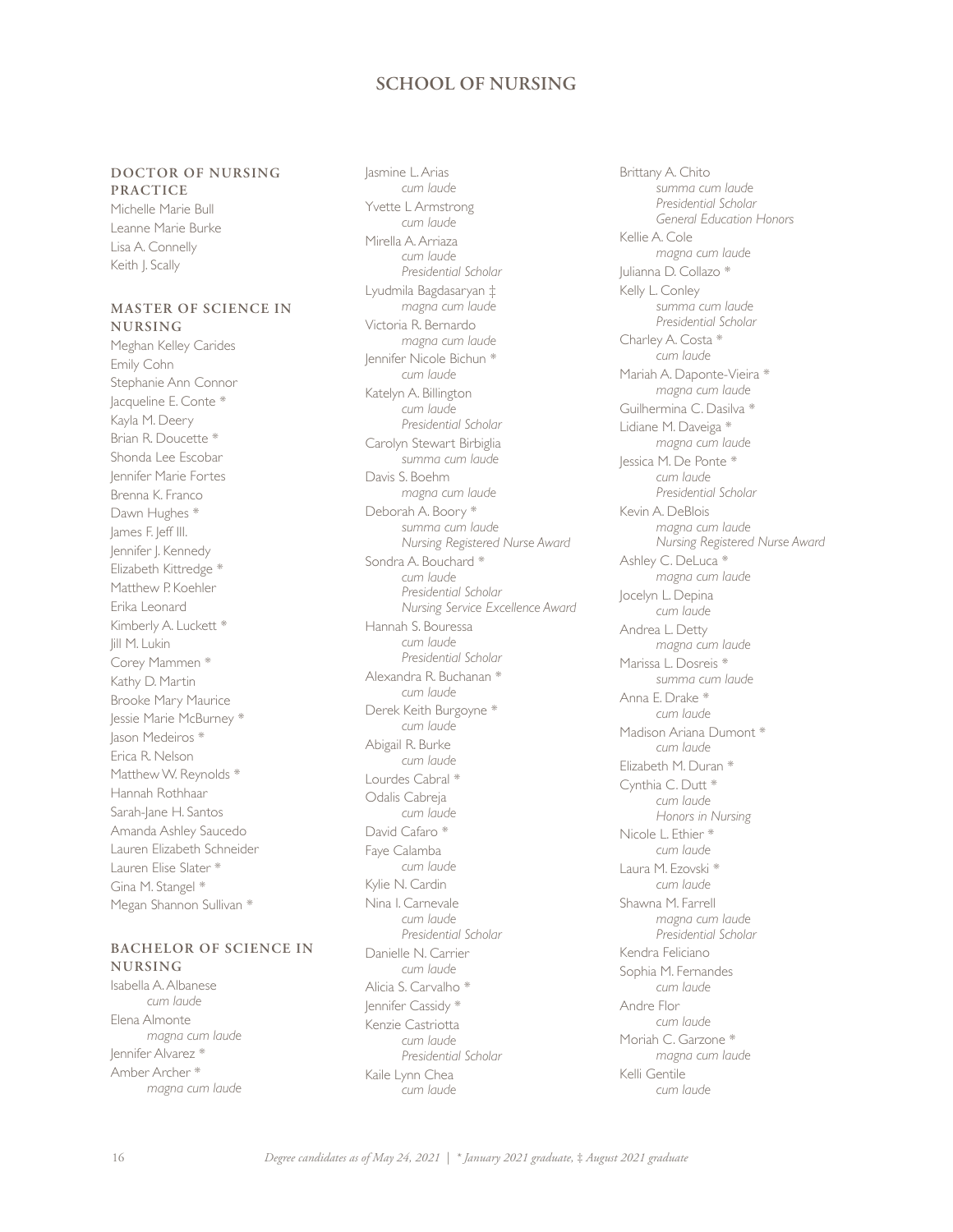Kara R. George \*  *summa cum laude Honors in Nursing* Alba M. Gomez \*  *cum laude* Uzziel Gomez  *cum laude* Raquel N. Guilherme \*  *magna cum laude* Amy E. Hamilton  *cum laude* Kaitlyn M. Hamilton \*  *cum laude* Meagan Hayde \*  *cum laude* Isabel C. Hernandez \*  *cum laude* Kyla M. Hogan  *cum laude* Victoria L. Hollis \*  *cum laude* Tara l. Houle  *magna cum laude* Elizabeth M. Howe  *cum laude Presidential Scholar* Kevin L. Hurley \*  *cum laude* Debra ladach  *cum laude* Salamatu A. Jalloh \*  *cum laude* Yahaira Juarez \* Rebecca Kaye \*  *magna cum laude* Erin J. Kopecky ‡ Camille Laflamme Jared A. Lavery Gary Lavoie \*  *cum laude* Jennifer Lema  *cum laude* Ariel Lewis  *Presidential Scholar* Juliana Lopez \*  *magna cum laude* Vanessa L. Mansi  *cum laude Nursing Service Excellence Award* Michael A. Marocco \*  *magna cum laude Presidential Scholar* Cristal C. Marte \*  *magna cum laude* Sara F. Mathers  *magna cum laude*

Ulysses McAlpine ‡ Michelle M. McPherson  *cum laude* Leah Medeiros  *cum laude* Eurizanda G. Medina \*  *cum laude Presidential Scholar* Rebecca L. Meinertz \*  *magna cum laude Presidential Scholar* Samantha K. Menezes \* Eusebio C. Monteiro \* Maren E. Morgan  *magna cum laude* Sydney E. Morgans \* Brooke Leigh Morris \*  *cum laude* Gabrielle Anne Mowry \*  *cum laude* Jefferson J. Murillo \* Michelle Nannan  *Presidential Scholar* Dana M. Navilliat  *magna cum laude Presidential Scholar General Education Honors* Amanda N. Newton \*  *cum laude* Madison Paige Norman \*  *magna cum laude* Ashley T. Nowak \*  *cum laude* Heidi A. O'Connor  *magna cum laude* Keeley A. O'Keefe  *cum laude* Melissa Ocampo \*  *cum laude* Brittany K. Oppong  *cum laude* Andrew Palumbo  *cum laude* Kendra A. Palumbo \* Nathalie I. Paz \*  *cum laude* Abigail Perez  *cum laude Presidential Scholar* Noelia I. Perez \* Kaileigh L. Petit \*  *cum laude* Tayla C. Piggott  *cum laude* Gabriela M. Pineda  *cum laude*

Katrina M. Polcari  *cum laude* Gabrielle P. Pommenville  *summa cum laude Presidential Scholar Honors in Nursing Nursing Academic Excellence Award* Maddison Pontes  *magna cum laude Presidential Scholar Honors in Nursing* Bianca L. Porreca Emily R. Porter  *cum laude* Meghan Pratt \*  *magna cum laude* Chelsea Luise Quintanilha \*  *cum laude* Erika | Ramos  *magna cum laude Presidential Scholar* Katelyn N. Reisner  *magna cum laude* Olivia R. Reyes \*  *cum laude* Gabrielle E. Ricci \*  *magna cum laude* Ruby Robinson \*  *cum laude*  Katherine A. Rodriguez Nolasco \*  *summa cum laude Presidential Scholar* Kristy Rogers \* Dalila Rosa  *cum laude* Christopher J. Rosales \* Paige E. Roy \*  *summa cum laude* Stephanie K. Ruta  *cum laude* Brittany L. Santos \*  *cum laude* Evan J. Schmidt  *cum laude Presidential Scholar Honors in Nursing* Brooke K. Schobel \*  *summa cum laude Presidential Scholar Nursing Academic Excellence Award* Vina T. Shannon  *cum laude Presidential Scholar* Elizabeth Sierra ‡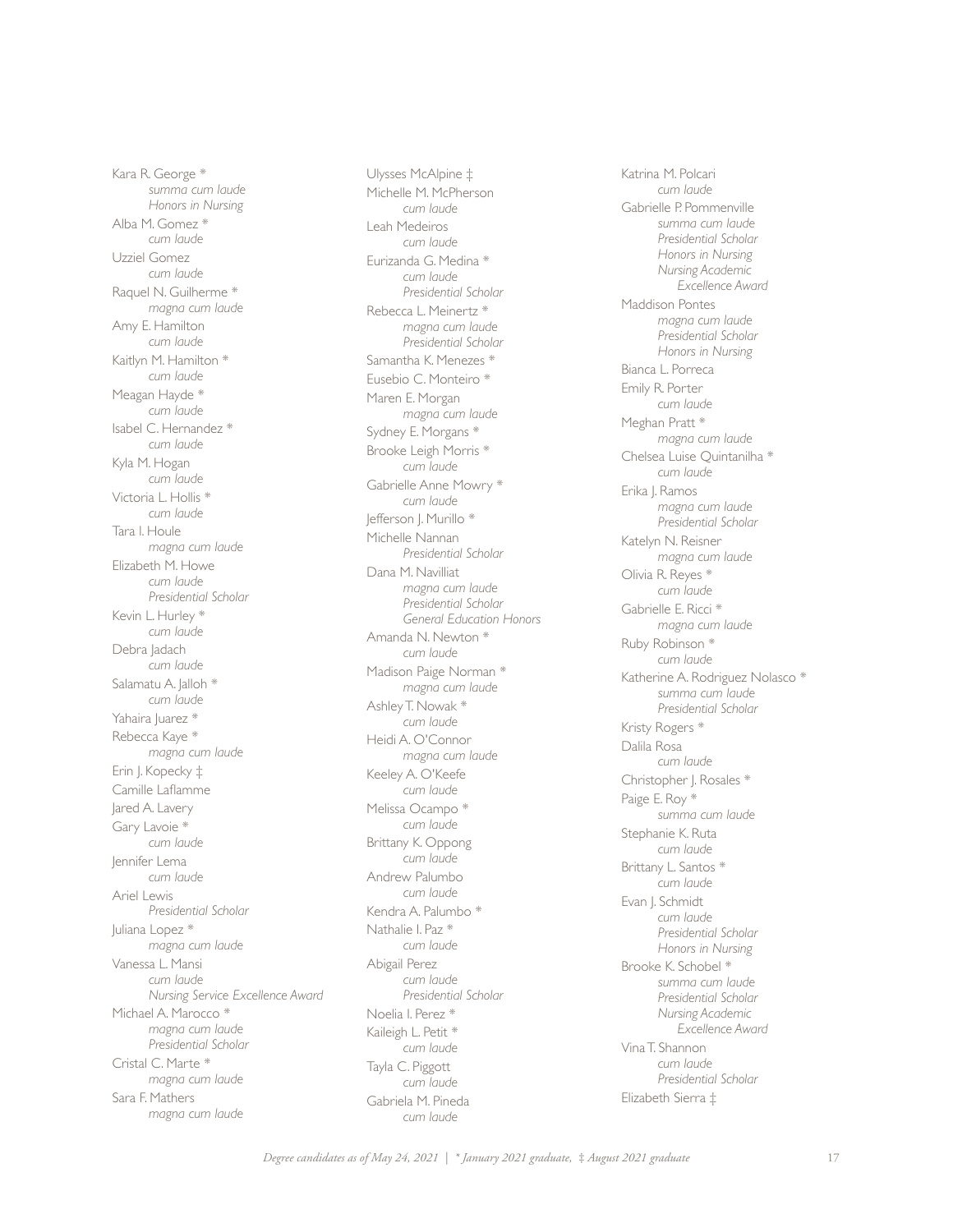Anne Sinapi \* Elidia C. Sossajungels  *magna cum laude* Briana A. Sousa  *summa cum laude Presidential Scholar* Kelly M. Spencer  *cum laude* Lisbeth K. Spitzschuh  *cum laude Presidential Scholar* Kassidy Stewart \* Ryan M. Suitter \*  *cum laude* Jessica Swanson  *cum laude* Meghan E. Tarvis \*  *cum laude* Erika Taveras \*  *Presidential Scholar* William Therriault  *cum laude* Sandra Thom \*  *cum laude* Robert John Tierney Jr. \*  *cum laude* Alexandria A. Trahan \*  *cum laude* Marissa L. Ursini \* Daniel Valerio \*  *cum laude* Andrew Veiga  *cum laude* Michael P. Webb \*  *cum laude* Taylor Elizabeth Wiggin \*  *cum laude* Yue Zang \*  *cum laude* Kate E. Zaniol \*  *cum laude Presidential Scholar*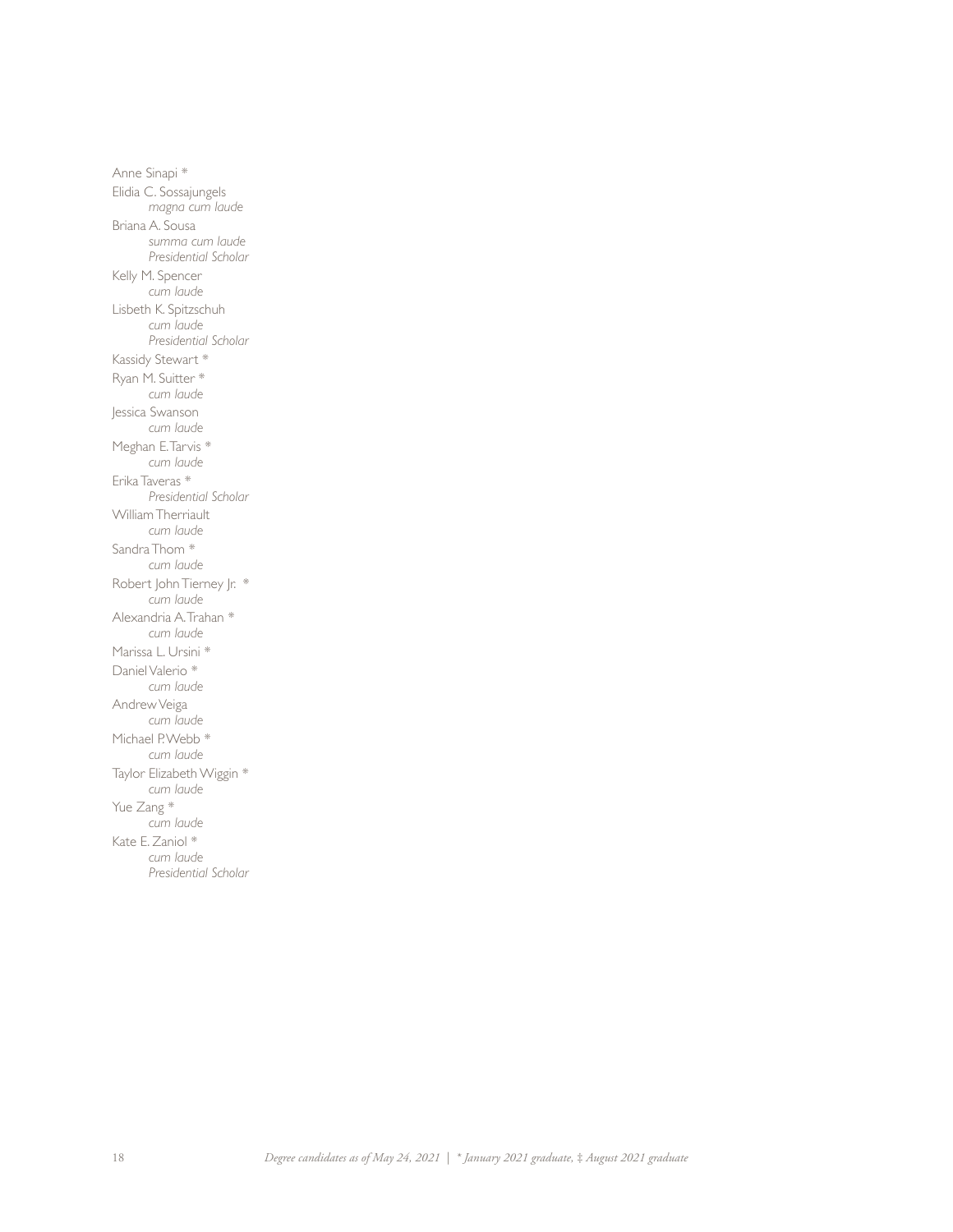# **SCHOOL OF SOCIAL WORK**

#### **MASTER OF SOCIAL WORK**

Merelyn Alvarez Flores Lori *J.* Andrews Cindia Arsenault Jessica S. Banks Michelle N. Baptista Brianna G. Barlow ‡ Ariadna Y. Benitez Danai Boone Jessica V. Brol Tiffany A. Brown Sarah Casey Benjamin Choiniere Kendra N. Cimaglia Alexis Clasca ‡ Alice M. Colon Elizabeth E. Connell Daphney Coriolan Grace Cranson Elizabeth R. Crowell Leah F. Crowell Abigail S. Cummins Brooke R. Darelius Brittany Davis Belinda B. DePina Stephanie B. Deleon Franni S. Diaz Allie M. Dicostanzo Elizandra Dos Santos Nicholas P. Duhamel Alicia Ead Michelle Eche Rosely Encarnacion Estevez ‡ Bianca Estrada Brittany Evans Krystal A. Fermin Timothy Fischer Liana M. Fontaine Yanissmary Franqui ‡ Maria Friedman Allyson M. Girouard John A. Goncalves Yanitza L. Gonzalez Dante A. Guglielmotti Natali F. Guzman Ravenn S. Hackney Amanda Haluch Kasandra T. Henriques Michele E. Hill Jennifer A. Hoxie Jessica L. Hunter

Rachelle Hyson Stephanie Joly Mia Juliano Suzanne Kane Lauren Margaret Kiernan Dana Krahenbill Morgan E. Lafrance Lisa Lamontagne Shannon Le Corre Jennifer Lee Shannon Christina Lemus Rehana Malik ‡ Thomas W. Malo Jr. ‡ Alexandra Marchioro Robert A. Marr Emily C. Martin Kevin A. McElroy Stephanie Mejia Jenna D. Monteiro Nathaniel J. Monteiro Steyci L. Monteiro ‡ Sophia Moore Jonluc Mottl Jamy L. Pineda Nely M. Pires Seaniah Ballah Popovec Gemma Powell Fernanda Poyant Michael P. Rainone Amanda Rheaume Allyson C. Rodman Emily Rupert ‡ Jessica R. Santurri ‡ Anna Sentell Samantha M. Smith Ciara Sweat Judalitza Ana Torres Manolo Urizar Leyda X. Urugutia-Cante Elyse A. Varone ‡ Tara L. Zorabedian

#### **BACHELOR OF SOCIAL WORK**

Shaynna M. Adams  *cum laude* Kyle Aileru  *magna cum laude* Bobbiejo Anderson \* Crystal R. Armstrong  *summa cum laude* Keydi T. Bailey  *magna cum laude*

Cassandra L. Beach  *cum laude* Taila R. Beaulieu Anaika Bien-Aime  *cum laude* Sarah C. Bonifacio  *cum laude* Kaitlin M. Brear  *magna cum laude* Jessica L. Brunelle Chanta Bryan  *cum laude* Mollie E. Burns  *cum laude* Nina I. Calderon ‡ Louikens Camille Carissa L. Canario ‡  *cum laude* Nancy Cancel Jace Esperanza Carrion \* Megan M. Costa  *cum laude* Sophie Cram  *magna cum laude* Courtney T. Crowley  *summa cum laude* Francis T. Cruz  *cum laude* Aprile R. Daley  *summa cum laude* Sabrina D. DiMezza Albenzio Dimezza  *magna cum laude* Pauline Dobson Alexandra Douglas  *cum laude* Angelina Dowell  *summa cum laude Bachelor of Social Work Community Service Award* Rebecca L. Duphily Logan M. England  *summa cum laude Anthony E. Ricci Social Work Practice Award* Douglas R. Ferry  *cum laude* Jamie E. Gentile  *cum laude* Megan E. Gilchrist ‡ Daniela Gonzalez Rojas  *summa cum laude* Natassia A. Gordon ‡ Rachel M. Harraka Kimberly E. Hernandez ‡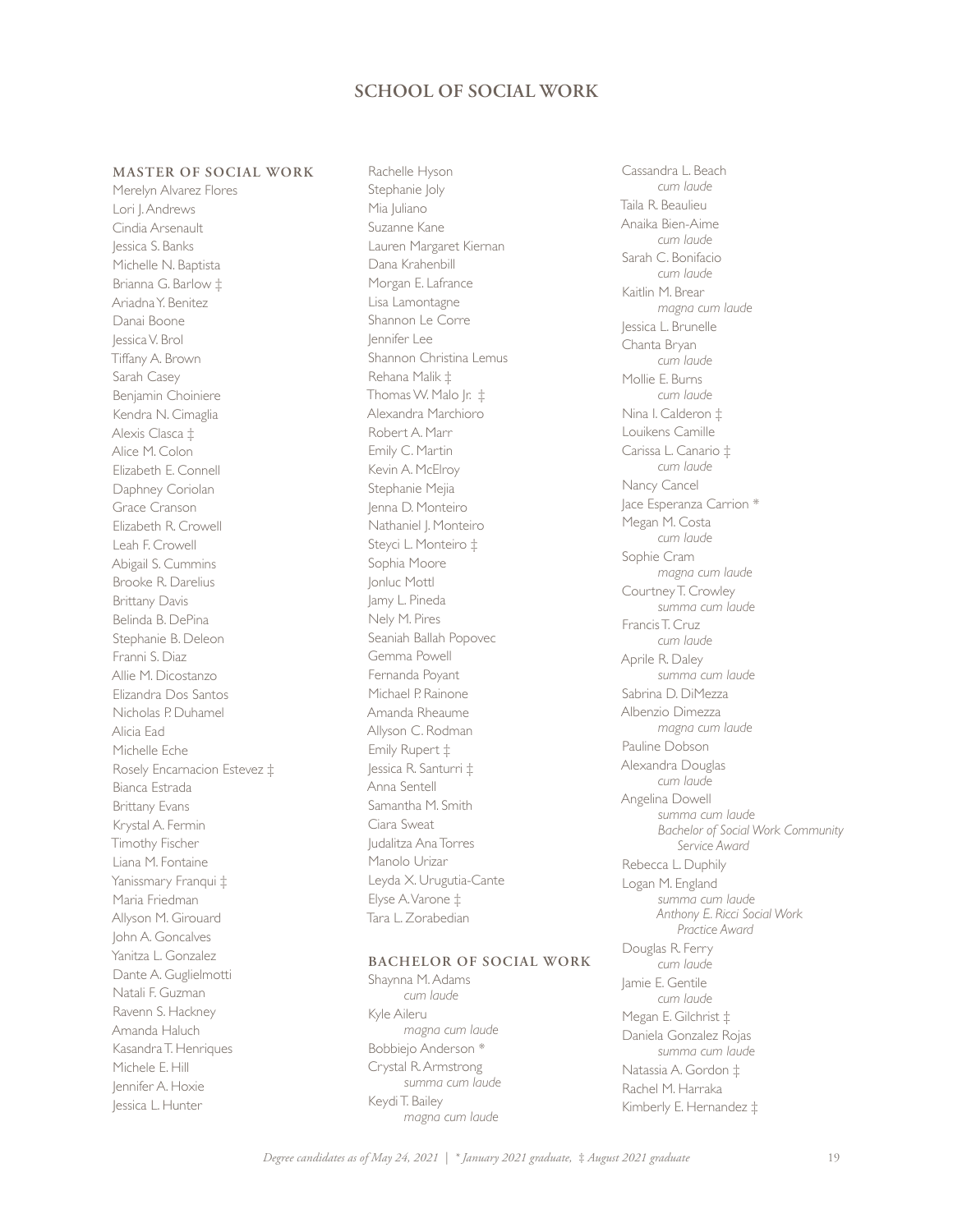Stacey Hill  *magna cum laude* Jasmine V. Ingram Victoire Ishimwe Jacques Jewell  *magna cum laude* Peyton R. Judge  *magna cum laude Presidential Scholar* Gabriel Kantu Kristina Leite  *magna cum laude* Santana Lepore-Andrade  *magna cum laude* Alexandria Marois Raquel V. Martins Kelsey E. McHenry Colleen McKenna  *summa cum laude* Tiffany Ann Mencucci  *cum laude* Eric B. Mendoza \* Tami S. Murray Croft  *cum laude* Vivianna Nava Natasha Nunez  *cum laude* Bryan O'Connell  *magna cum laude* Martin L. Paiz Rebecca Raposo  *cum laude* Alexandra Rhodes Soriano ‡  *cum laude* Najary Rocha ‡  *cum laude* Isabel Rodriguez-Mendez  *cum laude* Lisbeth Rosario Sussan Rosario ‡ Rebecca Russell ‡ Donya Sabet  *cum laude* Heidi Salazar Gisabel M. Salcedo  *cum laude* Kim Sanchez ‡  *cum laude* Kiara M. Santiago  *cum laude* Angel Jade Schultz  *magna cum laude* Dianna R. Sohl ‡  *cum laude*

Kayla L. St. Onge  *cum laude* Brianna K. Steen  *cum laude* Tricia J. Stuard ‡  *cum laude* Maya E. Sunderland  *cum laude* Vannessa Swinson Beverly M. Taylor Evelyn M. Trigueros  *cum laude* Allyson Y. Ventura-Tesillo  *magna cum laude* Janieca S. Washington ‡ Michael J. Wynn  *cum laude* Sarah Zubair ‡